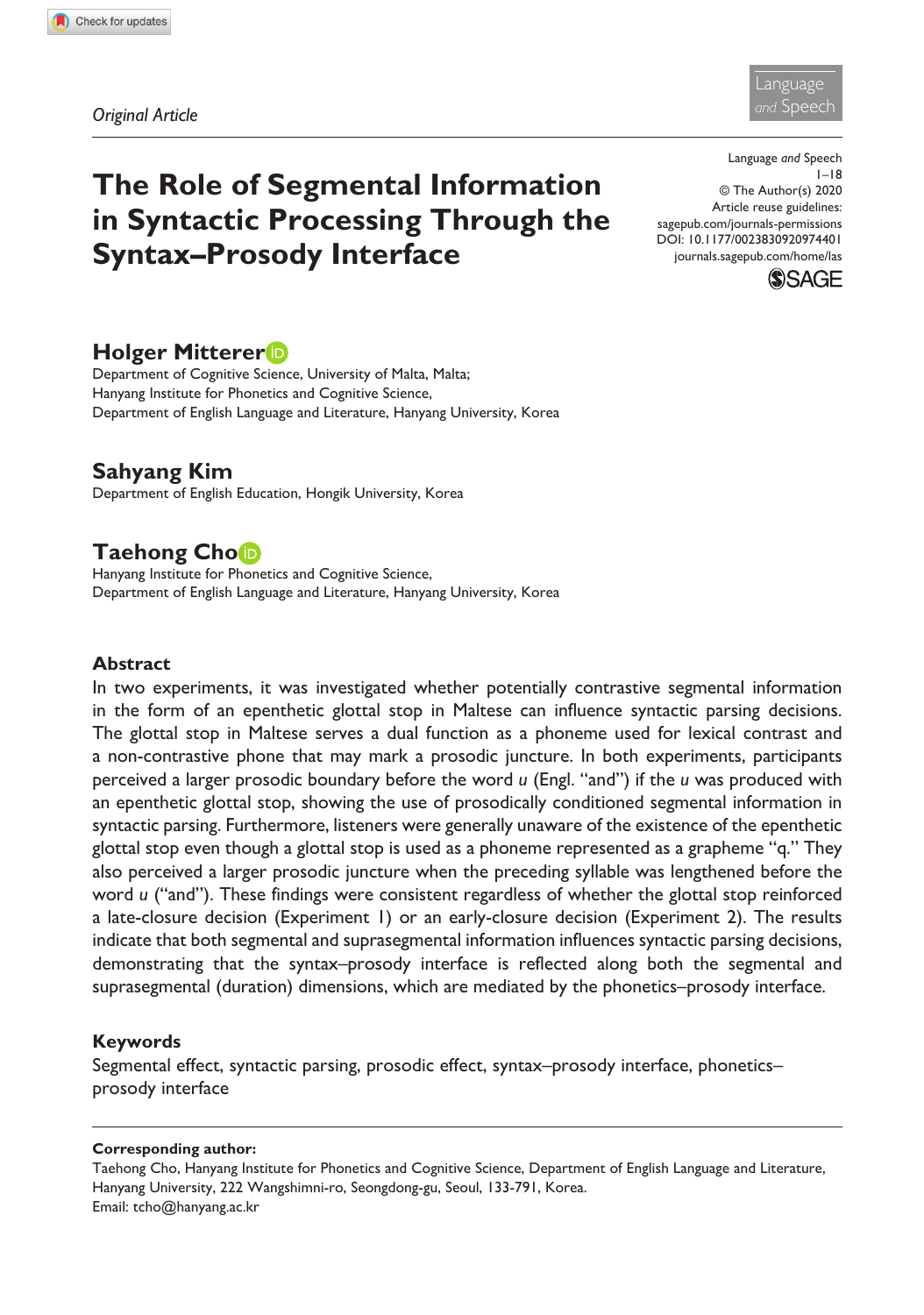# **1 Introduction**

In the tradition of the *Sound Pattern of English* (Chomsky & Halle, 1968), phonetics was simply considered to be governed by low-level biomechanical processes outside the realm of linguistics. A great deal of subsequent studies in the past several decades, however, have provided ample evidence that some of the non-contrastive phonetic phenomena are in fact under the speaker's control and systematically governed by language-specific phonetic "grammar" (Cho et al., 2017; Cho & Ladefoged, 1999; Keating, 1984, 1990; Kingston & Diehl, 1994). Additionally, phonetics may also interact with syntax (e.g., Cooper, 1976; Klatt, 1975; Michelas & D'Imperio, 2012). Studies on the interaction between phonetics and syntax have indeed shown that syntactic processing is likely to be influenced by how an utterance is phonetically realized, especially along the prosodic, or suprasegmental, dimension (Jun & Bishop, 2015; Steinhauer et al., 1999).

A generally accepted view available in the linguistic literature cited above is that the syntax– phonetics interaction is mediated by the syntax–prosody interface. For example, a particular syntactic structure may be reflected in the fine-grained phonetic detail of suprasegmental features (e.g., pitch, duration, amplitude) through the syntax–prosody interface—i.e., an intricate and systematic interaction between prosodic phrasing and syntactic parsing (Shattuck-Hufnagel & Turk, 1996). Many researchers (Hayes, 1989; Nespor & Vogel, 1986; Selkirk, 1984) indeed explored the interplay between prosodic and syntactic structures under the rubrics of Prosodic Phonology (or the Prosodic Hierarchy theory), and provided theoretical insights into how phonological units may be organized in a hierarchy of nested levels of prosodic constituency in relation to syntactic structure. Crucially, in the theory of Prosodic Phonology, a prosodic structure of an utterance is not construed as being isomorphemic to the syntactic structure. Instead, prosodic structure is assumed to be reparsed indirectly driven by syntactic structure, for example, in reference to the head–complement relation (Nespor & Vogel, 1986), the maximal projection (Selkirk, 1986), and the c-command relation (Hayes, 1989), although a prosodic structure above a prosodic word level may be parsed in relation to intonational phonology, independently of syntax (Jun, 1998). The evidence for such a prosodic structure, whether syntactically or intonationally driven, has often been provided in relation to domains of phonological sandhi rules which may apply across a word boundary. The prosodic-structurally bounded sandhi rules often induce segmental alternations. For example, Nespor and Vogel (1986) identified the Utterance (the largest prosodic unit assumed in Nespor & Vogel) as a prosodic domain of the flapping rule in American English; and Hayes (1989) suggested that the domain for the palatalization of /z/ before a post-alveolar sound (*Is Sheila*) is a Clitic Group (a prosodic constituent larger than the Prosodic Word but smaller than the Phonological Phrase, and it is blocked across the Clitic Group juncture). Thus, the theory of Prosodic Phonology has provided theoretical underpinnings for the postulation that the prosodic structurally conditioned variation of segmental realization informs syntactic structure in some perceptually meaningful ways.

A classic example of the relationship between segmental realization and syntactic structure may be found in the syntactic constraint on the *wanna* contraction—as in, *Who do you wanna dance with?* This segmental reduction process is blocked or disfavored when there is a trace for an underlying Wh-element that has been moved to the front, as in *Who*<sub>i</sub> *do you want*  $t_i$  *to dance with Vlad?* (cf. Radford, 1997). A syntactic influence on phonetic implementation is also found for flapping (segmental reduction of  $/t, d$ ). An early study by Egido and Cooper (1980) suggested that flapping is mainly constrained by syntactic structure. However, a subsequent study by Parker and Walsh (1982) showed evidence that flapping is in fact constrained more systematically by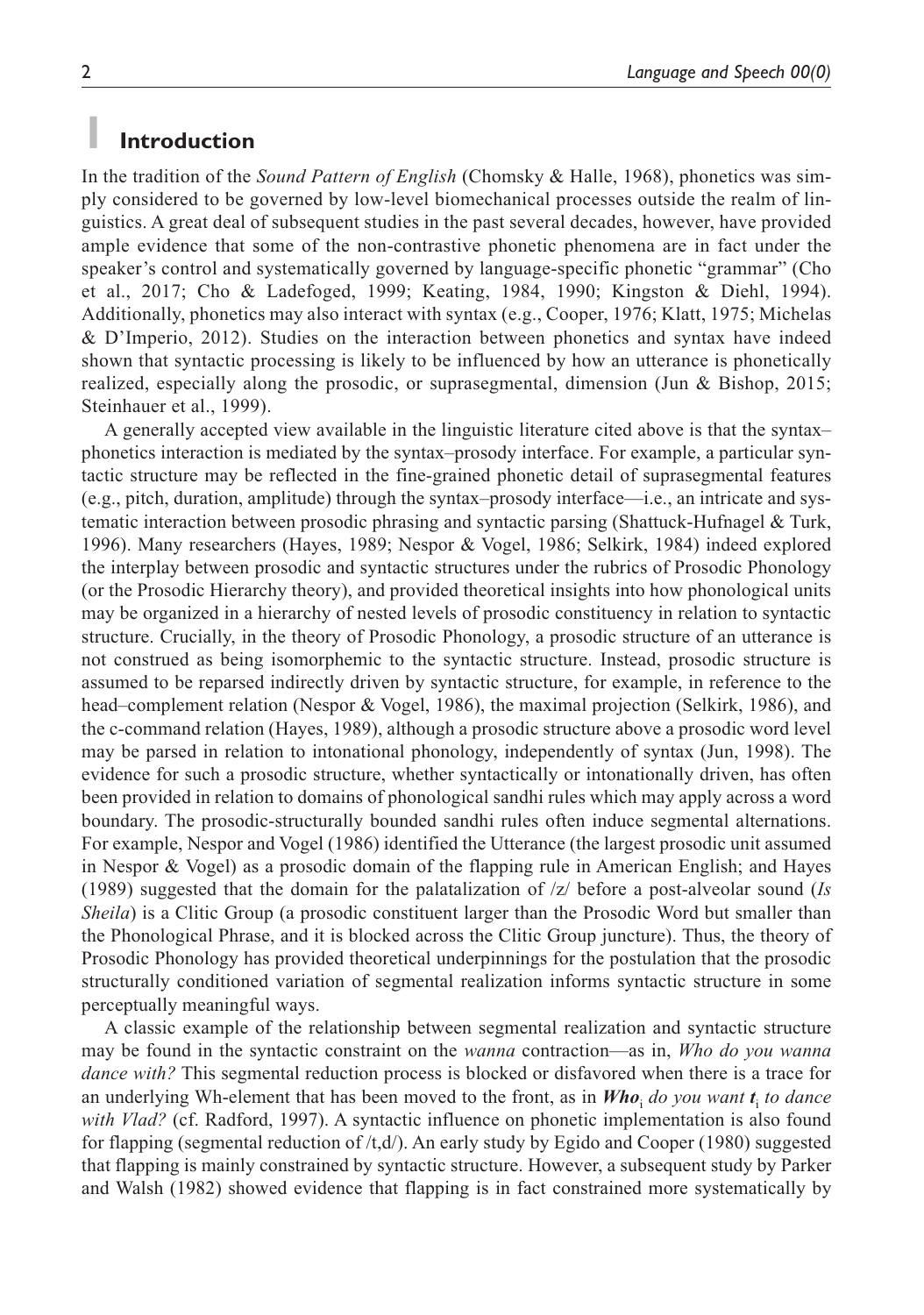intonational structure, often independently of syntactic structure (see de Jong, 1998; Wagner, 2010, for further evidence).

These studies cited thus far indicate that although there is a close relationship between syntax and prosody, prosodic structure is parsed in its own right (see also Beckman, 1996; Shattuck-Hufnagel & Turk, 1996, for reviews), and segmental variation that seems to be related to syntactic structure is indeed mediated by prosodic structure. Previous studies on the interaction of prosodic structure and syntactic structure in the sentence processing literature, however, have mainly focused on how syntactic structure may manifest itself in the phonetic realization of *suprasegmental* features and how the syntactically-conditioned suprasegmental variation may be used in sentence processing (e.g., Kentner & Féry, 2013; Petrone et al., 2017; Steinhauer et al., 1999; Watson & Gibson, 2005). In fact, another line of experimental phonetic research on the phonetics–prosody interface has demonstrated that prosodic structure is also signaled by gradient phonetic variation along the segmental dimension (e.g., Cho et al., 2017; Kim, Kim, et al., 2018), which is finergrained than segmental alternations due to phonological sandhi rules that are applied within a prosodic constituent governed by prosodic hierarchy. This leads to a hypothesis that is to be tested in the present study: prosodic structurally conditioned segmental detail contains perceptual cues to syntactic structure through the syntax–prosody interface, which is in turn exploited by listeners in sentence processing.

Before we move on to elaborate on testing this hypothesis, it should be noted here that we define the terms "segmental" and "suprasegmental" in a specific way largely following Lehiste (1970). By "segmental" we refer to speech attributes of any discrete unit (as a phone) that can be identifiable physically in the stream of speech as being either consonantal or vocalic. By "suprasegmental," we refer to speech attributes of pitch, duration, and amplitude that may be superimposed on segments, extending over more than one segment (i.e., over syllables, words, or phrases). So, for example, as discussed in Lehiste (1970), if an acoustic feature such as duration is determined for a single segment, it is intrinsic to the segment, thus being segmental in nature (e.g., quantity contrast of phonologically long versus short vowels or a singleton versus a geminate). On the other hand, if the same acoustic duration feature is defined over a domain larger than a single phone (or a segment), it is suprasegmental in nature (e.g., prosodic boundary-related lengthening effects). Furthermore, we follow Lehiste (1970) and assume that an acoustic feature is suprasegmental when it is established in relation to items in sequence whereas it is segmental when it is defined without reference to the sequence of items. With this division line drawn between segmental and suprasegmental features, listeners may build prosodic and segmental structures independently (see also Cutler, 2012, for related discussion) but the listeners may still face the problem that no acoustic dimension may signal exclusively segmental or suprasegmental information (see McQueen & Dilley, in press, for a review). For example, F0 is typically considered to be an important correlate of prosodic structure, thus being suprasegmental, but in tone languages, it is used to make lexical distinctions, so that it serves a phonological function like a phonological segment does in non-tonal languages. Duration is also generally considered to be an important correlate of prosodic structure, thus being suprasegmental, although it may be specified for a single segment (phonologically long versus short vowels or singleton versus geminate consonants). But duration as a suprasegmental feature may also come into play in phonological and lexical processing. For example, given that a lexical boundary is aligned with a prosodic word boundary, which is partly expressed in duration (being suprasegmental extending over more than a single segment), duration also co-determines which words we are hearing (Salverda et al., 2003). Thus, perceiving the prosodic structure of a sentence in terms of its duration (Morrill et al., 2015) or pitch contour (Morrill et al., 2014) can influence listeners' spoken word recognition; and it may also heavily influence the decision on whether a segment is a singleton or a geminate (Mitterer, 2018b).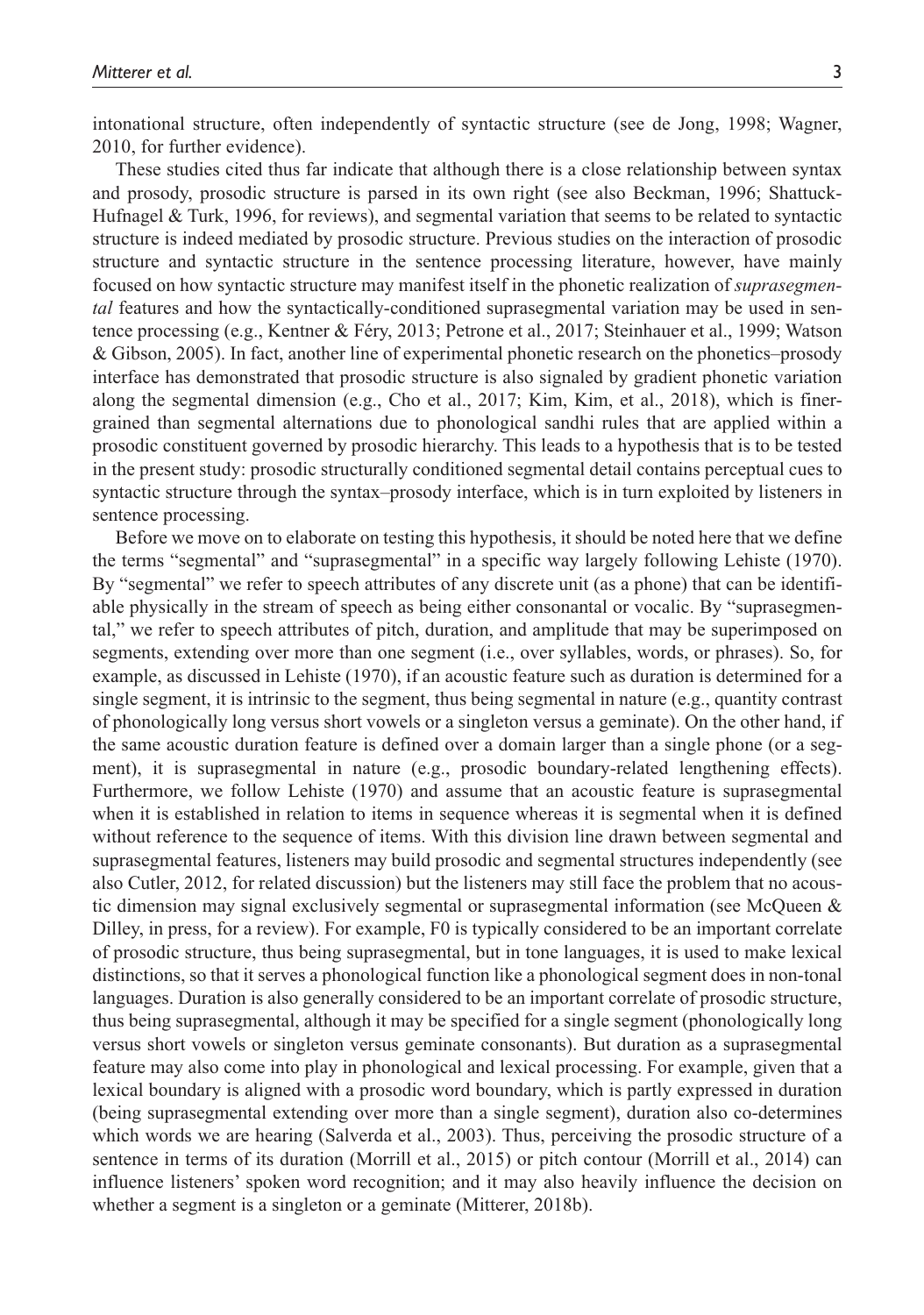With the terms "segmental" and "suprasegmental" being defined as such, there is a wealth of speech production data showing that segmental information can signal prosodic structure, and that there is also a wealth of speech comprehension data showing that suprasegmental features associated with prosodic structure influence syntactic parsing. But there is hardly any study available in the literature which explores whether and how listeners may use segmental variation when making parsing decisions. One exception is the study by Scott and Cutler (1984). They demonstrated that American English listeners use flapping of a stop across a word boundary (e.g., *met Anne* /mɛt#æn/  $\rightarrow$  [mɛræn]) as a cue to the absence of a prosodic boundary. When confronted with ambiguous sentences such as *the day we met Anne was beautiful*, listeners are more likely to assume that *beautiful* refers to *day* (rather than *Anne*) if the /t/ in *met* is flapped.

An exploration of the relationship between segmental variation and syntactic parsing provides important theoretical implications for speech comprehension. Typically, syntactic parsing is assumed to be influenced by prosodic structural information that is manifested primarily along the suprasegmental dimension (see, e.g., Kjelgaard & Speer, 1999; Schafer et al., 1996; Schafer & Jun, 2002; Snedeker & Trueswell, 2003), which in turn is assumed to be analyzed independently of the segmental content of an utterance (Hickok & Poeppel, 2007; see also Cho et al., 2007). The evidence that detailed segmental information influences syntactic parsing would entail, for instance, the possibility that this information is retained in spoken-word recognition, in contrast to claims that listeners extract abstract phoneme information from the speech stream. For instance, in the example of Scott and Cutler (1984) provided above, the parser needs to have access to the phonetic form in which the  $/t$  is produced, which contrasts with proposals that listeners use abstract phonemes for lexical access (Bowers et al., 2016). Thus, testing the hypothesis (i.e., "segmental" information arising with the syntax–prosody interface being exploited by listeners in sentence processing) will inform these theoretical considerations.

We examine this possibility here using the glottal stop in Maltese as a testbed. According to the definition of the terms "segmental" and "suprasegmental" set forth for the purpose of the present study, the glottal stop is segmental in nature, but it is an unusual speech sound in many respects. First, it often surfaces without a full stop of the airflow through the vocal tract, but it may be phonetically realized as glottalization over an adjacent vowel. In fact, the latter is a common surface form unless the glottal stop is a geminate (Ladefoged & Maddieson, 1996; Mitterer, 2018a). Second, it occurs in most (if not all) languages, but with rather different linguistic functions, both within and between languages. In English, for example, it can be used as a segmental cue to coda voicing contrast (Penney et al., 2018) and also as a prosodic boundary marker that often accompanies vowel-initial words at larger prosodic boundaries (Redi & Shattuck-Hufnagel, 2001). The boundary-marking function is found in Italian as well, but with much lower frequency (Eger et al., 2019).

What additionally complicates the situation in Maltese is that a glottal stop not only is a phoneme by itself but can also mark otherwise vowel-initial words (Galea, 2016). This dual use of a glottal stop leads to potential ambiguity, since the Maltese listener has to decide whether the glottal stop is underlying or epenthetic (Mitterer et al., 2019). The nature of the glottal stop in Maltese differs from that of glottalizations observed in English (Garellek & Seyfarth, 2016). In English, glottalization (a form of creaky voice) may occur in association with coda /t/, which may be produced with glottal constriction either in the presence or absence of its oral constriction. Garellek and Seyfarth (2016) reported that the acoustic realization of glottalization is generally localized to the vicinity of the coda, which is segmental as it is defined for a particular segment. Garellek and Seyfarth reported another form of glottalization in English which may occur towards the end of a phrase (i.e., before a large prosodic boundary). The boundary-related glottalization was often found to extend over larger portions of phrases, indicating that it is suprasegmental.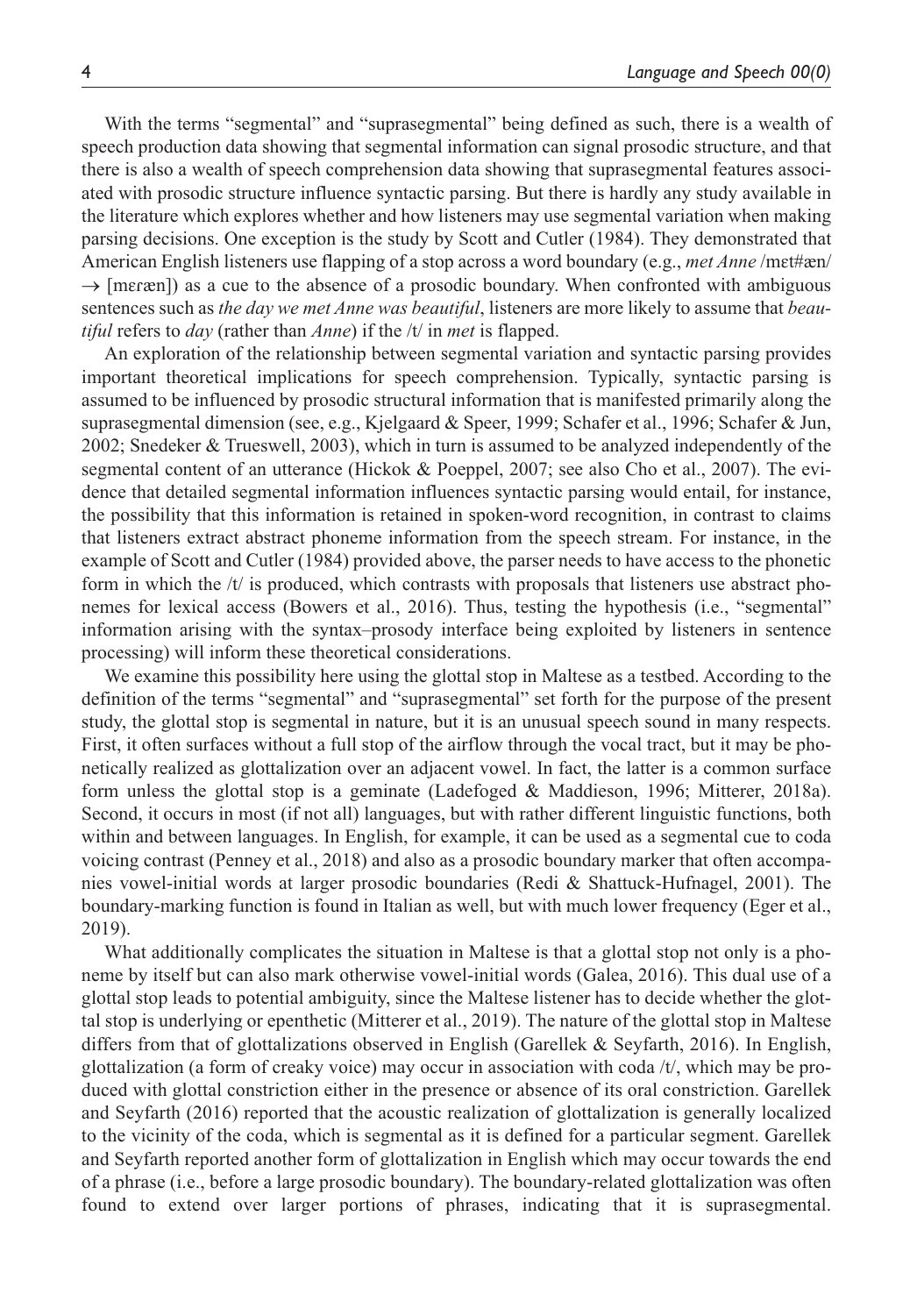Native listeners of English are indeed able to make phonetic distinctions between the two types of glottalization (Garellek, 2015) and use the glottalization phenomena straightforwardly in lexical processing (Heffner et al., 2013). This is, however, not the case for the Maltese glottal stop. With a database that exceeded those that found evidence for small residual phonetic cues (Roettger et al., 2014), a study by Mitterer et al. (2019) found no phonetic differences between epenthetic and lexical glottal stops, so that, for instance, both the epenthetic and lexical glottal stops were produced either with glottalization or with a full glottal stop with no difference between the two types. Listeners hence have no bottom-up information that allows them to decide whether a given glottal stop (realized with glottalization or with a full glottal stop) is signaling an underlying, lexical glottal stop or an epenthetic glottal stop. Importantly, Mitterer et al. (2019) further reported that listeners were not able to use the phonetic form of a glottal stop as a cue to whether the stop is underlying or epenthetic. That is, when a word-initial vowel triggered an epenthetic glottal stop, the words *attur* /ɑt:ur/ (Engl., "actor") and *qattus* /ʔɑt:us/ (Engl., "cat") effectively became cohort competitors so that listeners activated both words to the same extent when hearing [ʔɑtːu] (Mitterer et al., 2019).<sup>1</sup>

Mitterer et al. (2019) also showed that listeners might solve this problem in part by analyzing the prosodic structure of the utterance that bears on segmental processing. While speakers are more likely to use an epenthetic glottal stop if there is a larger prosodic boundary preceding the vowelinitial word, listeners assume that a glottal stop is more likely epenthetic than phonemic in the given prosodic context. This demonstrates that the glottal stop in Maltese serves the dual functions of providing segmental information for both lexical contrast and prosodic structuring. Here, we test whether the glottal stop, despite being a phoneme, can also influence sentence processing in Maltese.

In sum, the present study continues to explore possible interactions between phonetics and syntax by examining the effects of phonetic variation in Maltese (a Semitic language) on sentence processing, not only along the suprasegmental (prosodic) dimension that has been previously studied in other languages, but also along the segmental dimension that is to be newly explored here. We test the hypothesis that prosodic-structurally conditioned "segmental" information informs the syntax–prosody interface and is, therefore, exploited by listeners in sentence processing, which will illuminate the nature of the role of fine phonetic detail in sentence processing.

# **Experiment I**

We tested the potential of the glottal stop to influence parsing using ambiguous phrases of "coordinated names" (e.g., Kentner & Féry, 2013) such as *Malcom jew Gordon u Daniel* (Engl. "*Malcom or Gordon and Daniel*"). As (1) shows, there are two readings of this phrase.

(1) a. *[Malcom] jew [Gordon u Daniel]* "early closure": **[***N1***]** or [*N2* and *N3*] b. *[Malcom jew Gordon] u [Daniel]* "late closure" : **[***N1* **or** *N2***]** and [*N3*]

Participants were asked to indicate which reading seemed more likely to them based on stimuli that differed in terms of two aspects: phrase-final lengthening (along the suprasegmental dimension) and the presence and absence of a glottal stop before a vowel-initial word (along the segmental dimension). The final syllable of a word (*Malcom* or *Gordon*) was lengthened or not lengthened before a potential syntactic juncture so that the final lengthening of *Malcom*, for example, was consistent with the "early-closure" parsing of (1a). The lengthening factor was also expected to reduce the demand characteristics of the experiment. Had we only manipulated the presence or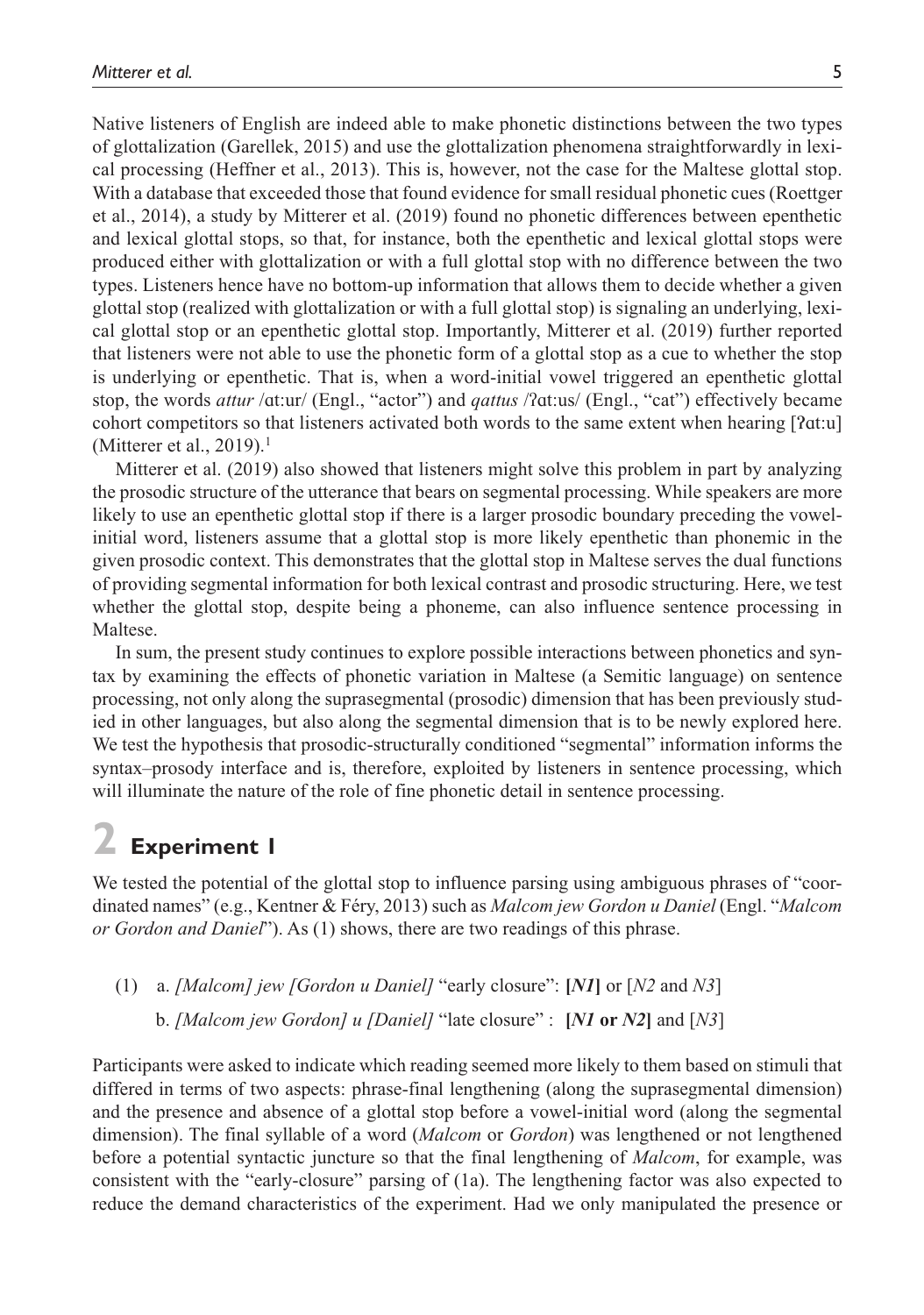absence of glottalization, listeners might use the glottalization cue just because there is nothing else in the experiment to respond to. Thus, with this additional manipulation, listeners were expected to meaningfully engage with the task without necessarily paying attention only to the glottalization cue. A glottal stop was inserted before the vowel-initial word /u/ ("and"), which is more consistent with the "late-closure" parsing of (1b) in which /u/ may form a new prosodic phrase. (Note that the Maltese word *jew* ("or") cannot be marked with a glottal stop, as it starts with a consonant /j/.)

Along with testing these possibilities, we also obtained further information from the listeners in order to examine their awareness of the cues they might use in making decisions. Listeners are usually unaware of non-contrastive epenthetic glottal stops, as was the case with German listeners (Mitterer & Reinisch, 2015). However, the presence of the grapheme  $\sqrt{q}$  in the language system may enhance awareness of the epenthetic glottal stop. Therefore, we asked participants after the experiment on what they based their decisions, to see whether some of them would mention the epenthetic glottal stop. This information is relevant for the discussion in the literature with respect to possible interactions between written- and spoken-language processing (Mitterer & Reinisch, 2015; Ziegler & Ferrand, 1998).

### *2.1 Method*

*Participants.* Twenty-four native speakers (16 female) of Maltese participated in Experiment 1. They were students at the University of Malta, aged between 18 and 29.

*Stimuli.* A female native speaker of Maltese produced various versions of sentences such as *Malcom jew Daniel u Gordon* (*N1 or N2 and N3*). Using a Latin square, there were three possible orders of the three names in which each name appeared in each position (i.e., Gordon/Malcom/ Daniel, Malcom/Daniel/Gordon, and Daniel/Gordon/Malcom). The speaker was asked to produce three different prosodic versions: without a prosodic break, with a break after the first name (*N1*), and with a break after the second name (*N2*). The first version (without a prosodic break) was used as a template for the experimental stimuli, and the latter two versions to gauge the typical amount of lengthening of syllables before a prosodic break, which was about 80% (see Table A1).

The tokens produced without a prosodic break were then annotated with the final syllables of *N1* and *N2* marked. Based on these annotations, experimental stimuli were generated using the PSOLA function in Praat (Boersma, 2001). Since the speaker did not produce glottalization for the vowel-initial word in these utterances (with no prosodic break inside the utterance), we added glottalization by manipulating pitch (F0), as difference in pitch is one of the primary phonetic parameters for glottalization accompanied by a glottal stop (e.g., Mitterer et al., 2019). To add glottalization to the conjunction  $/u$  (Engl. "and"), fundamental frequency (f0) was manipulated for the last 20ms of the preceding name (*N2* in the list) and the first half of the following *u*. For the last 20ms of *N2*, f0 was ramped down to 80Hz (with the speaker's normal pitch range of 150–250Hz), and then the following pitch points during /u/ were set as follows: 60Hz at 20%, 90Hz at 35%, and 80Hz at 50%, after which the original pitch was used again. Moreover, the amplitude in that part of /u/ was reduced to 50% (with a ramp of 15ms) as a lower amplitude is another phonetic property of glottalization (Hillenbrand & Houde, 1996). Given that these cues are typical for glottalization and not for a full glottal stop, it is important to remember that glottalization is a frequent implementation of both a lexical and an epenthetic glottal stop in Maltese which did not yield any discernible phonetic distinction (Mitterer et al., 2019). That is, the relative frequencies of glottalization and full glottal stops are roughly similar for epenthetic and lexical glottal stops.

For the duration along the suprasegmental dimension, the respective second syllables of the first two names (*N1* and *N2*) were lengthened from 0 to an increase of 80% in nine steps. For Step 1,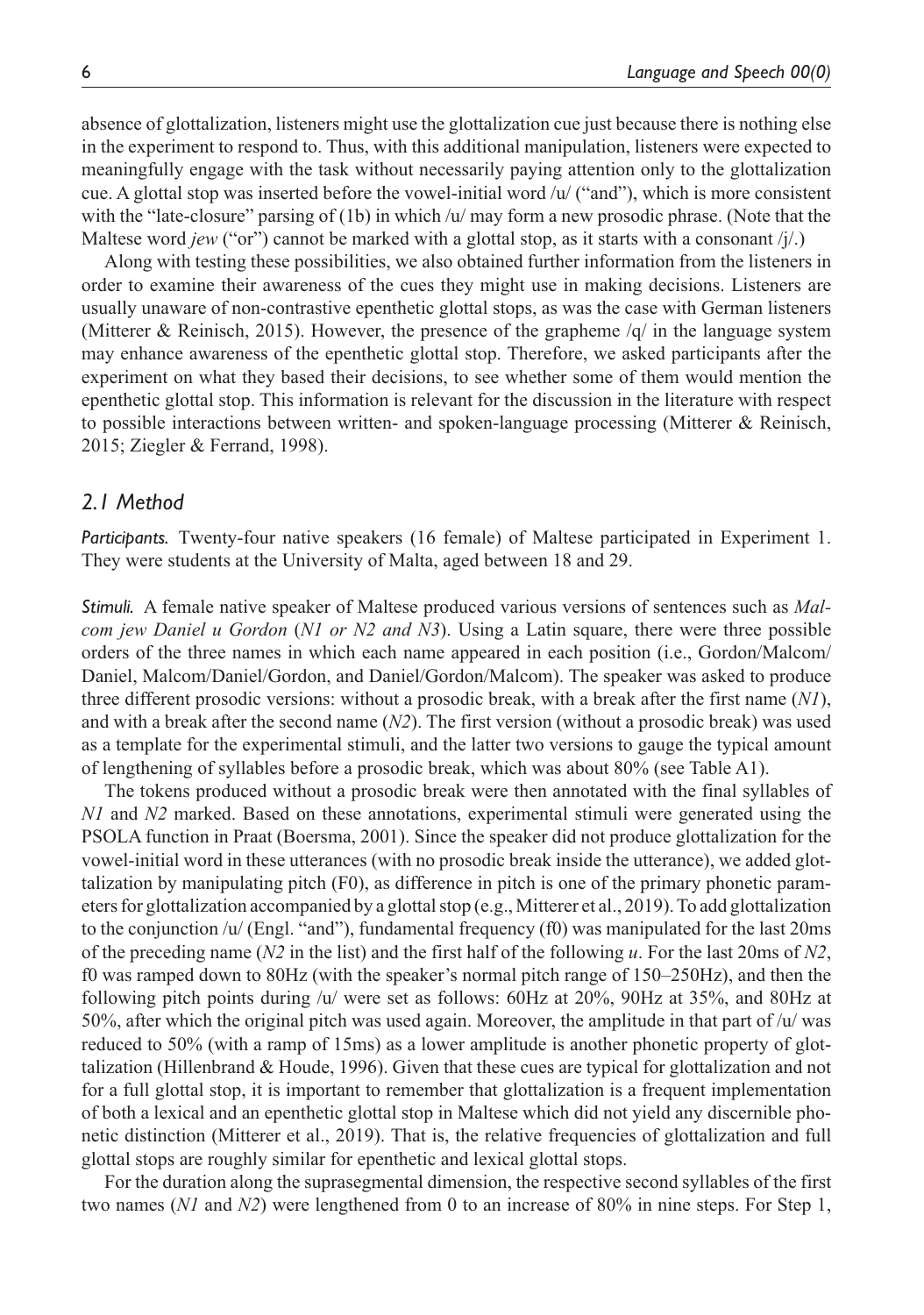(the second syllable of) *N1* was not lengthened and (the second syllable of) *N2* was lengthened by 80%; for Step 2, *N1* was lengthened by 10% and *N2* by 70%; for Step 9, *N1* was lengthened by 80% and *N2* was not lengthened at all. The final stimuli were hence longer than the original recording. The duration manipulation was done with PSOLA in Praat; "duration points" were introduced five milliseconds before and after the syllable onset and offset as marked in the transcriptions. The duration change was then ramped up and down over 10ms from one (i.e., no change) to the lengthening factor prescribed for the given syllable at the given step.

Note that by lengthening syllables in percentages according to their base duration introduces differences in terms of how much each syllable is lengthened in an absolute term. However, this proportional lengthening reflects Weber's law in that, for example, an increase in 40ms would be more noticeable on a 100ms base duration than a 160ms base duration. Figure 1 provides example stimuli of the first and last step of the duration continuum with and without the added glottalization. There were 54 different stimuli with three base sentences (three possible orders of the names), nine different duration levels, and two levels of glottalization (presence or absence).

Over the durational continuum, more "late-closure" decisions (i.e., [*N1* or *N2*] and [*N3*]) were expected for a lower step. For example, Step 1 with no final lengthening of *N1* but maximal final lengthening of *N2* was expected to induce a prosodic juncture after *N2* with more late-closure decisions. On the other hand, Step 9, which had the maximal final lengthening of *N1*, was more consistent with an "early-closure" parsing due to a prosodic juncture after *N1* (i.e., [*N1*] or [*N2* and *N3*]). The glottalization associated with /u/ ("and") was expected to induce a prosodic juncture after *N2* and, therefore, more late-closure decisions.

*Procedure.* The experiment was controlled by PsychoPy (Peirce et al., 2019) running on a standard PC. Participants were seated in front of a computer and provided with written instructions that explained how the phrase *Malcom jew Gordon u Daniel* can be understood in different ways. They were told that they would have to decide which of the two possible meanings was more likely given how the sentence was produced. The two alternatives were presented over three lines on the computer screen indicating the different possible groupings with either *N1* and *N2* on one line (*Malcom jew Daniel ¶ u ¶ Gordon*) or *N2* and *N3* on one line (*Malcom ¶ jew ¶Daniel u Gordon*).

Each of the 54 stimuli was presented three times. The stimuli were presented in three blocks consisting of three sub-blocks during which all 18 stimuli for a given basic order (e.g., *Malcom jew Daniel u Gordon*) were presented once in a randomized order. After finishing the experiment, participants were also asked questions about what differences they heard in the stimuli and what kind of information they thought they might have used in making their decisions.

### *2.2 Results and discussion*

Since it sometimes took very long for participants to make a decision, we only used reaction times that fell within the interval of 0.2s to 6s. This led to the rejection of 168 cases, 4.32% of the data. Figure 2 shows how often participants made a "late-closure" decision (*[N1 or N2] and [N3]*) by grouping the first two names together. There was a small effect of the duration continuum on the decision, showing a tendency towards more late-closure decisions as the final lengthening of *N2* increased. This reflects that the final lengthening of *N2* is prosodically consistent with the syntactic parsing of [*N1* or *N2*] and [*N3*]. There was also an effect of glottalization across the board, showing around 15% more "late-closure" decisions when the /u/ ("and") after *N2* was produced with glottalization.

The data were statistically analyzed in R with a generalized linear mixed-effects model with a logistic linking function. Fixed effects were duration, glottalization (both contrast-coded), and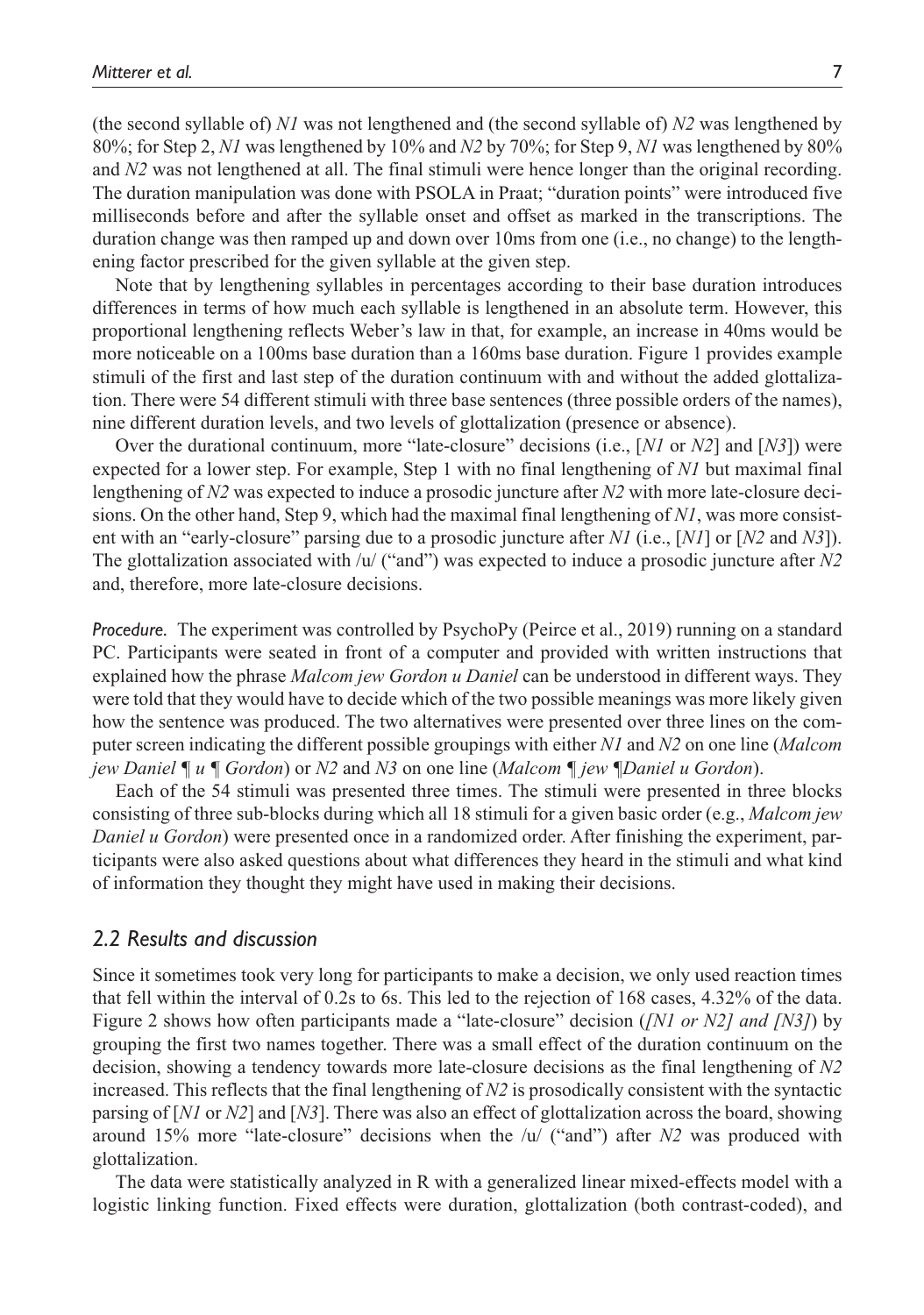

**Figure 1.** Examples of stimuli used in Experiment 1. The figures show the underlined part of *Daniel jew Gordon u Malcom* with the final syllable of *Gordon* (the *N2*) lengthened (Panel A and B) or not (Panel C and D) and glottalization added to the *u* (Panel B and D) or not (Panel A and C).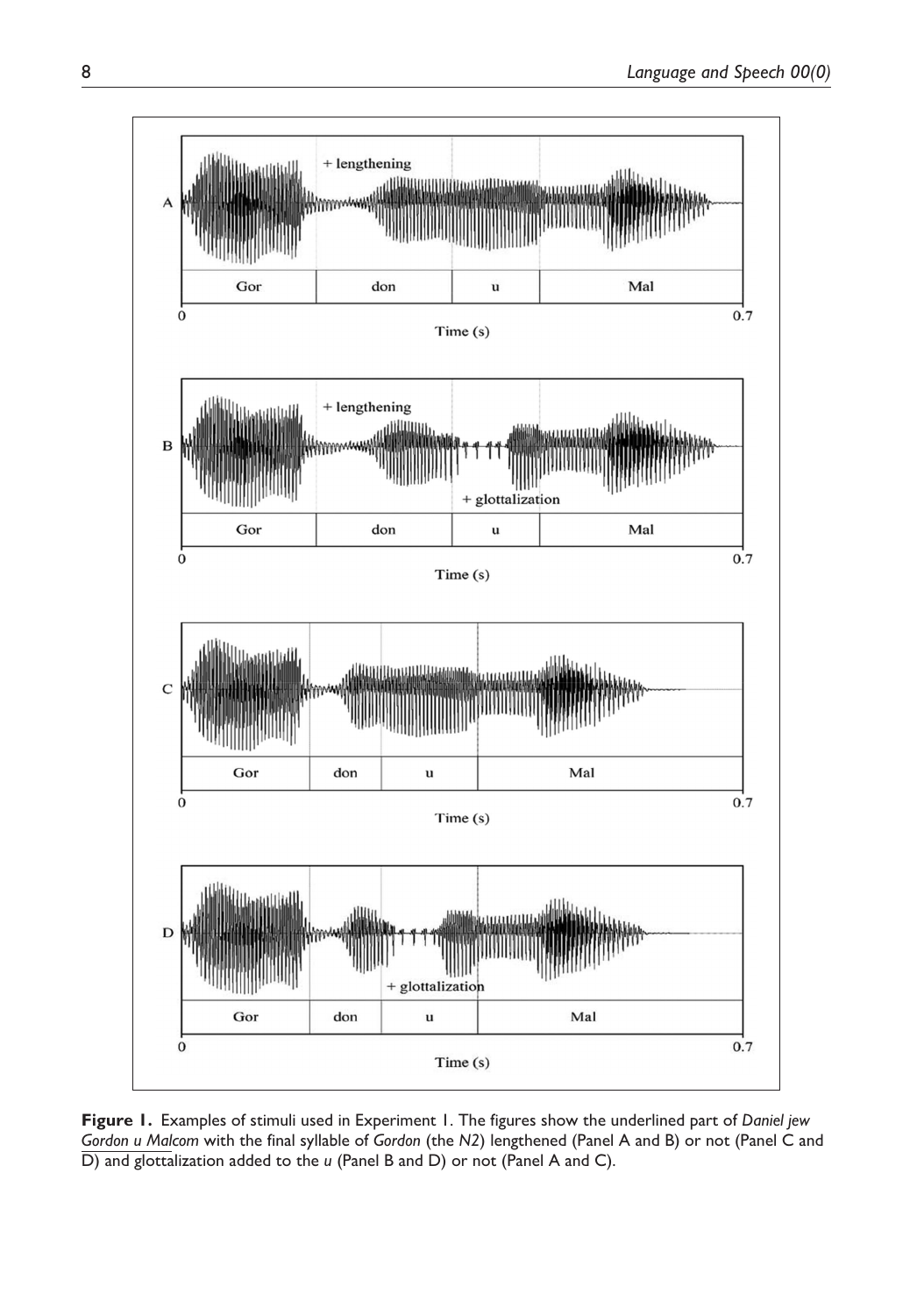

**Figure 2.** Proportion of late closure decisions (i.e., *[N1 jew N2] u [N3]*) in Experiment 1 over the duration continuum (Step 1 = no final lengthening of *N1* but maximal final lengthening of *N2*; Step 9 = maximal final lengthening of *N1* and no lengthening of *N2*) and on the glottalization of the *u* (Engl. "and").

their interaction. Participant was treated as a random effect with a full random effect structure, save for correlations between random effects (see Supplementary material for the exact formula). The results revealed a significant effect of duration ( $b = -0.818$ , SE = 0.169,  $z = -4.843$ ,  $p <$ 0.001). The negative regression weight shows that there were fewer late-closure decisions with more final lengthening of *N1* (as the step became higher), indicating a prosodic juncture after *N1* (at the early-closure position). A significant positive effect of glottalization ( $b = 0.811$ , SE =  $0.260$ ,  $z = 3.121$ ,  $p = 0.002$ ) indicates that participants made more late-closure decisions when the *u* was produced with glottalization, which helps mark prosodic juncture after *N2*, leading to a parsing of *[N1 or N2] and [N3].*

In experiments with multiple cues, a given cue tends to be more effective when the other cue is ambiguous (Harnad, 1987; Massaro, 1987). In the current case, this would mean that the glottalization cue is more efficient in the middle of the duration continuum. To capture this possibility, we added a predictor "duration squared" that also interacted with the glottalization predictor. Because this predictor is large at the margins and small in the middle of the continuum (due to centering of the duration predictor), the interaction of glottalization by duration squared would indicate such a pattern (cf. Mirman et al., 2008). In this additional model, however, this interaction was not significant  $(b = -0.91, \text{SE}(b) = 0.78, z = -1.164, p = 0.244$ ), and adding this predictor did not lead to an improved model fit,  $X^2(4) = 2.557$ ,  $p = 0.643$ .

When asked what they based their responses on, many participants indicated that they focused on how names were grouped together in line with the durational information, but not a single participant mentioned anything about the segmental variation due to the presence or absence of the epenthetic glottal stop. It appears that participants were not aware of the epenthetic glottal stop, despite the existence of the grapheme "q" in Maltese. This contradicts the assumption that an auditory input directly activates graphemes (Pattamadilok et al., 2014) and that learning to read makes listeners perceive speech in a more segmental manner (Ziegler & Ferrand, 1998). Instead, it seems that learning an orthography may influence meta-linguistic awareness but not the processing of the speech signal itself.

These results also indicate that the same glottal stop in Maltese which is realized along the segmental phonetic dimension and is used as a phoneme in the language can also be used to mark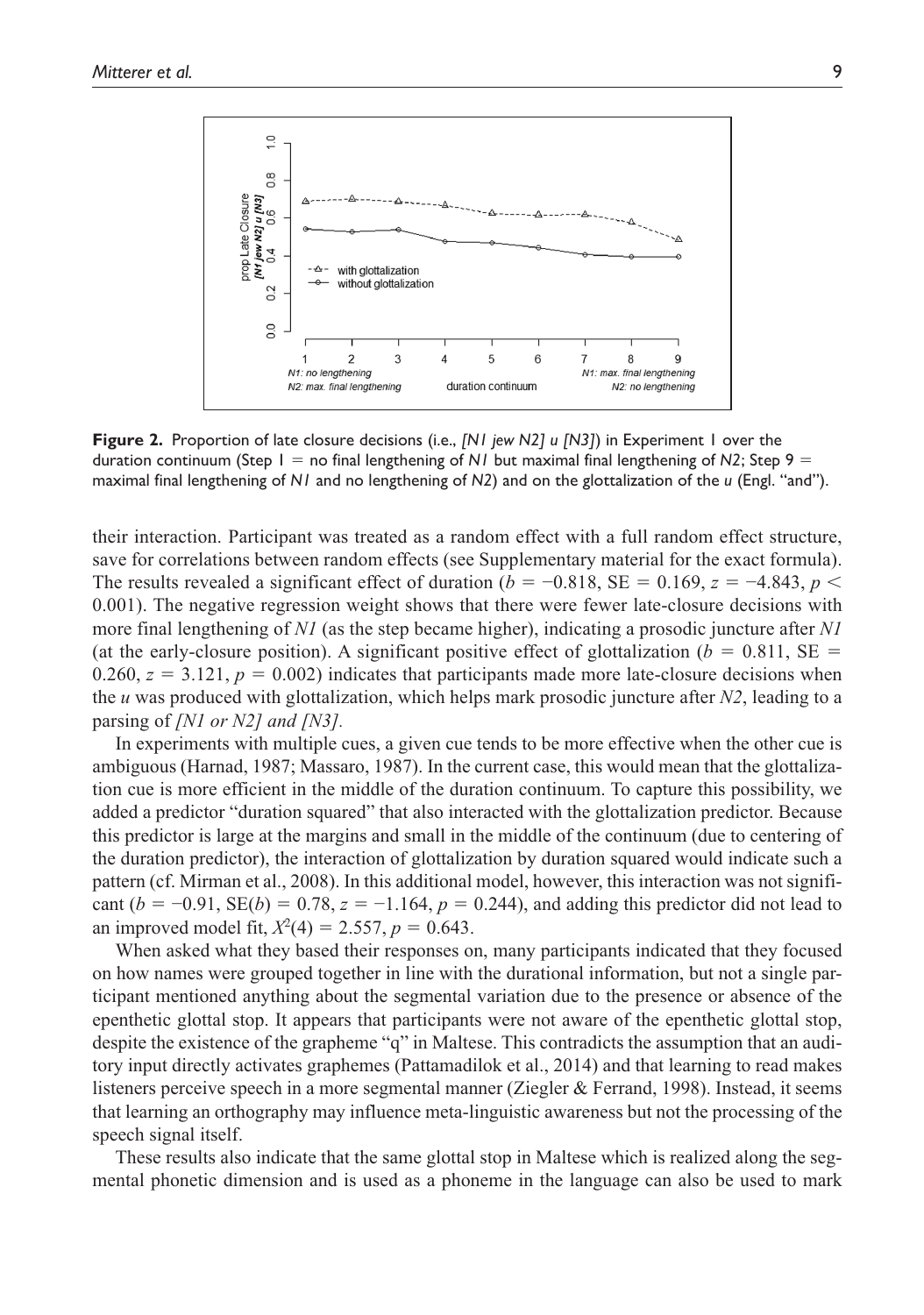prosodic boundaries, which in turn influences syntactic parsing decisions. There is a long list of information sources that may influence syntactic parsing in the psycholinguistic literature (e.g., Steinhauer et al., 1999; Tanenhaus et al., 1995), and the development of the theory of Prosodic Phonology and Prosodic Hierarchy over the past several decades (Hayes, 1989; Jun, 1998; Nespor & Vogel, 1986; Selkirk, 1984) has provided theoretical insights into possible linguistic roles of segmental alternation in conjunction with the relationship between prosodic and syntactic structure. Nevertheless, as we discussed at the outset of the paper, the role of segmental detail has not yet been figured prominently in the sentence processing literature. Before we draw any firm conclusion, however, it is worthwhile to consider two issues with the current experiment. First, the glottalization reinforced the "late-closure" parsing, which is often considered to be a natural preference (the Late-Closure Principle, see Frazier & Rayner, 1982). Therefore, in Experiment 2, we changed the sentence by exchanging the locations of the conjunctions between *jew* ("or") and *u* ("and") so that the glottalization cue associated with *u* occurred earlier in the utterance (*[N1 and N2 or N3]*, e.g., *Daniel u Gordon jew Malcom*). In this coordinate construction, a prosodic juncture triggered by glottalization on the *u* would go against the Late-Closure Principle. Second, another weakness with Experiment 1 is that the effect of lengthening was found to be relatively small. Therefore, one cannot rule out the possibility that glottalization was relatively more audible, though not consciously perceived, and, therefore, it was the only reliable factor that participants could base their decisions on. Therefore, in Experiment 2, the duration manipulation was made more prominent to examine whether the glottalization cue still plays an independent important role even when the other (suprasegmental) cue is more salient.

# **3 Experiment 2**

## *3.1 Method*

*Participants.* Twenty-two native speakers of Maltese (13 female) participated in the experiment. They were aged between 19 and 31.

*Stimuli and procedure.* As in Experiment 1, we recorded the sentences from the same speaker in three versions: with no prosodic break, with an early break (i.e., after the first name, *N1*), and with a late break (i.e., after the second name, *N2*). The neutral versions with no break were produced with and without glottalization on the *u*, so we decided to use cross-splicing to generate the stimuli. Three utterances were used: two with glottalization on the *u* and one without it. One of the utterances with glottalization was used as a carrier, of which the *u* was replaced with the *u* from the other two utterances (one with and one without glottalization).

These utterances were further duration-manipulated using PSOLA as in Experiment 1 but with an increased range, so that at Step 1 the second syllable of *N1* (the first name) was shortened to 80% of its original duration and the second syllable of *N2* (the second name) was lengthened to 220% of its original duration. With each step, the compression factor for the first name was increased by 17.5% and reduced by the same amount for *N2* to bridge the range of 140% over nine steps. Consequently, at Step 9, the final syllable of *N1* was lengthened to 220% of its original duration and the final syllable of *N1* was shortened to 80% of its original duration. Figure 3 provides four examples of the stimuli with maximal bias for a late-closure parsing in Panel A (a short second syllable of *N1* and no glottalization) and a maximal bias for an early-closure parsing in Panel D (maximal lengthening of the second syllable of  $NI$  and glottalization on  $\langle u \rangle$ ). The procedure remained the same as in the previous experiment.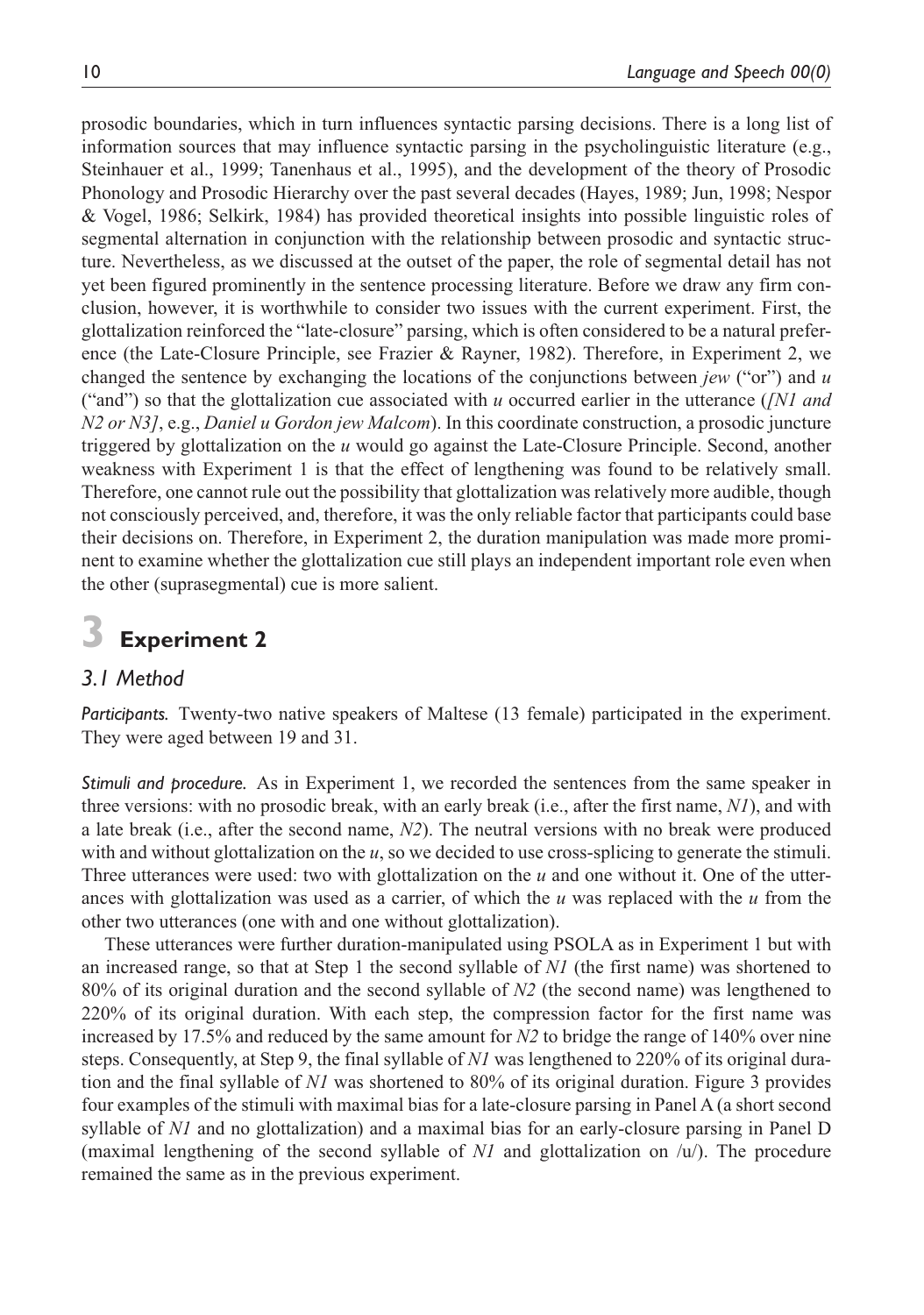

**Figure 3.** Examples of stimuli used in Experiment 2. The figures show the underlined part of *Daniel u Gordon jew Malcom* with the final syllable of *Daniel* (*N1*) lengthened (Panel C and D) or not lengthened (Panel A and B) and with glottalization for the *u* (Panel B and D) or not (Panel A and C).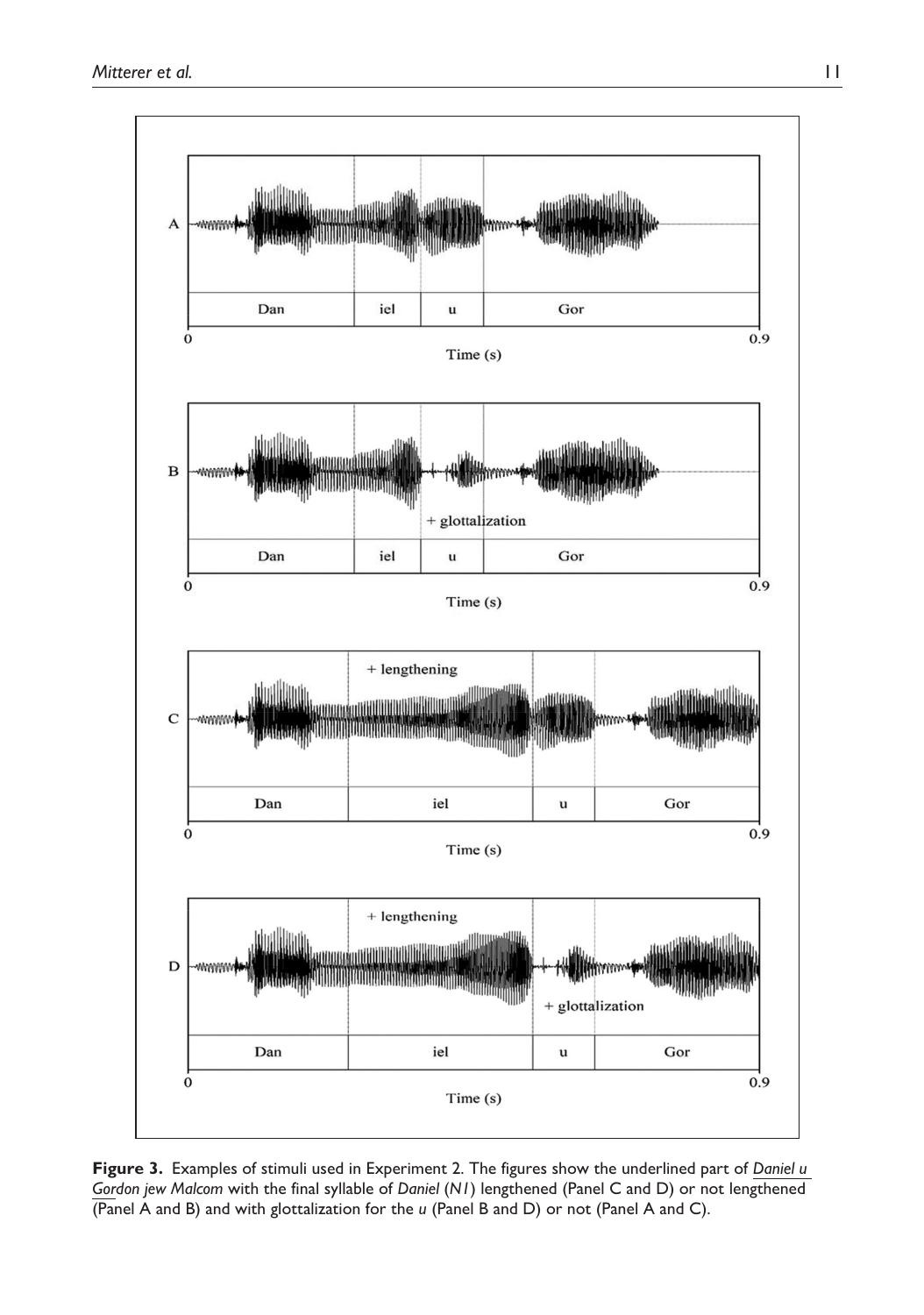### *3.2 Results and discussion*

Similar to Experiment 1, none of the participants reported that they were aware of the presence of the epenthetic glottal stop as an influence on their decision. Instead, their answers (such as "two names were spoken together") suggested that they appeared to be aware of some kind of temporal relation.

Regarding the decisions, the data from one participant was rejected because s/he responded with the late-closure option for almost all the trials regardless of the conditions (on 160 of 162 trials). As in Experiment 1, we rejected trials for which the reaction time was outside the interval of 0.2s to 6s (187 cases, 5.39% of the data). The mean proportions of late-closure decisions for the remaining trials are provided in Figure 4. As was found in Experiment 1, the results show that the longer the final syllable of *N1* (i.e., along the duration continuum) the *lower* the likelihood of a late-closure response. The durational effect was generally more robust in Experiment 2 than in Experiment 1, which is consistent with the larger range of the durational manipulation in Experiment 2. Crucially, as for the effect of the "early" glottalization ( $u$  after  $NI$  rather than after  $N2$ ), the results indicate that utterances with glottalization generally led to fewer late-closure responses. While this is numerically the opposite trend to Experiment 1 (as the locations of *u* ("and") and *jew* ("or") were switched), it shows the same effect of glottalization in such a way that participants tended to parse the sequence as [*N1*] *u* [*N2 jew N3*] when *u* ("and") had glottalization consistent with an epenthetic glottal stop. In other words, as in Experiment 1, the result indicates that listeners used the glottalization of *u* as a cue to a prosodic juncture, which in turn was likely used in syntactic parsing.

The same statistical analyses as in Experiment 1 were carried out using a generalized linear mixed-effects model with a logistic linking function and a maximal random-effect structure. The results confirmed that there were significant effects of duration ( $b = 2.497$ , SE = 0.338,  $z = -7.376$ , *p* < 0.001) and glottalization (*b* = −0.378, SE = 0.142, *z* = −2.663, *p* = 0.008) with no significant interaction ( $b = 0.383$ ,  $SE = 0.261$ ,  $z = 1.470$ ,  $p = 0.142$ ). As in Experiment 1, we also tested the predictor "duration squared" that also interacted with the glottalization predictor to test whether the effect of glottalization was larger at more ambiguous duration values. However, the interaction of glottalization by duration-squared was not significant  $(b = -0.72, SE(b) = 0.89, z = -0.805, p = 0.89, z = 0.805, z = 0.805, z = 0.805, z = 0.805, z = 0.805, z = 0.805, z = 0.805, z = 0.805, z = 0.805, z = 0.805, z = 0.805, z = 0.805, z = 0.805, z = 0.805, z = 0$ 0.421), and adding this predictor did not lead to an improved model fit,  $X^2(4) = 5.533$ ,  $p = 0.237$ .

The results in Experiment 2, therefore, confirm the early findings of Experiment 1, indicating that the segmental effect of glottalization on syntactic parsing is not an artifact. This means that the prosodic-structurally conditioned segmental variation influences syntactic parsing in a stable and systematic way even when the effects of other influencing factors may obscure the effect (e.g., the heightened phonetic clarity of durational information) or go in an opposition direction (e.g., glottalization supports an early-closure parsing while a late-closure parsing is generally preferred in the system).

# **4 General discussion**

In two experiments, we demonstrated that listeners exploit potentially contrastive segmental information along the suprasegmental (prosodic) dimension. This was evident in how they parsed a structurally ambiguous coordinate structure: *N1 or N2 and N3* (*N1 jew N2 u N3* in Maltese) that could be parsed either with the first two names grouped together ("late-closure" parsing: *[N1 or N2] and [N3]*) or with the last two names grouped together ("early-closure" parsing: *[N1] or [N2 and N3]*). In Experiment 1, auditory stimuli were acoustically manipulated in such a way that *N1* or *N2* contained lengthening of the final syllable (in line with a phrase-final lengthening phenomenon along the suprasegmental dimension) and the conjunction *u* ("and") before *N2* was produced with glottalization, which may serve as a non-contrastive segmental marker of prosodic juncture.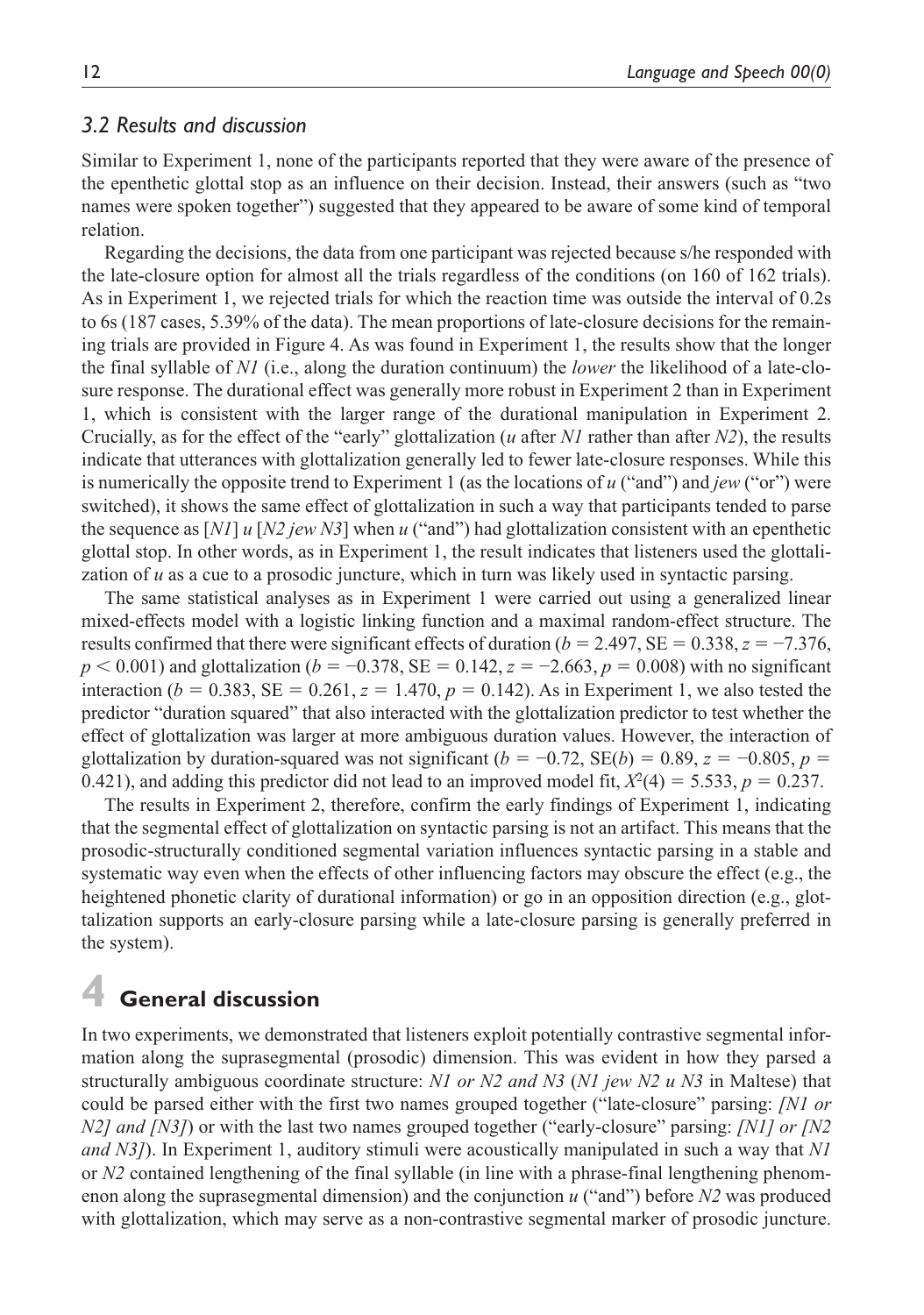

**Figure 4.** Proportion of late closure decisions (i.e., *[N1 u N2] jew [N3]*) in Experiment 1 over the duration continuum (Step  $1 =$  no final lengthening of *N1* but maximal final lengthening of *N2*; Step 9 = maximal final lengthening of *N1* and no lengthening of *N2*) and on the glottalization of the *u* (Engl. "and").

Results of Experiment 1 showed that listeners utilized both the suprasegmental (durational) information and the segmental information of glottalization in making syntactic parsing decisions. Experiment 2 replicated this despite an enhancement of the durational difference along the suprasegmental dimension and the glottalization that led to an "early-closure" parsing running counter to the preferred late-closure parsing.

Our findings are in line with the view that the effect of fine phonetic detail on syntactic processing is not simply due to mapping of prosodic (suprasegmental) features on a particular syntactic structure but through the syntax–prosody interface. That is, the term prosody used in the "syntax– prosody mapping" or "syntax–prosody inference" does not simply refer to variation along the suprasegmental dimension (e.g., pitch, duration, and amplitude), but may be replaced by "prosodic structure" that refers to an abstract linguistic structure that organizes speech units in a hierarchical way (Beckman, 1996; Cho, 2016; Fletcher, 2010; Shattuck-Hufnagel & Turk, 1996). This means that syntax is not mapped directly on some suprasegmental features, but it may interact with prosodic structure. Since a prosodic structure is phonetically realized not only along the "prosodic" (suprasegmental) dimension but also the "segmental" dimension, the segmental effects observed in the present study support this structural view of the syntax–prosody interface.

Furthermore, listeners' answers to questions about what kind of information they may have used in making parsing decisions indicated that they were not aware that they used the segmental information of glottalization associated with an epenthetic glottal stop. This is intriguing because a glottal stop in Maltese is also used as a phoneme and represented as a grapheme "q." While this needs to be studied further in more rigorous ways than a post-experiment interview, it is worth noting that Maltese listeners are not fully aware of epenthetic glottal stops, in contrast with the assumption that experience with written language reshapes the pre-lexical processing of spoken language (e.g., Mitterer & Reinisch, 2015; Ziegler & Ferrand, 1998).

The findings of the present study raise an important question about how the syntactic parsing process can have access to this kind of segmental information along with prosodic and lexical information that were previously known to guide listeners' syntactic parsing. These results suggest that listeners do not discard allophonic segmental information. Recent accounts of spoken-word recognition indeed assume that the mental lexicon contains multiple word forms for a given word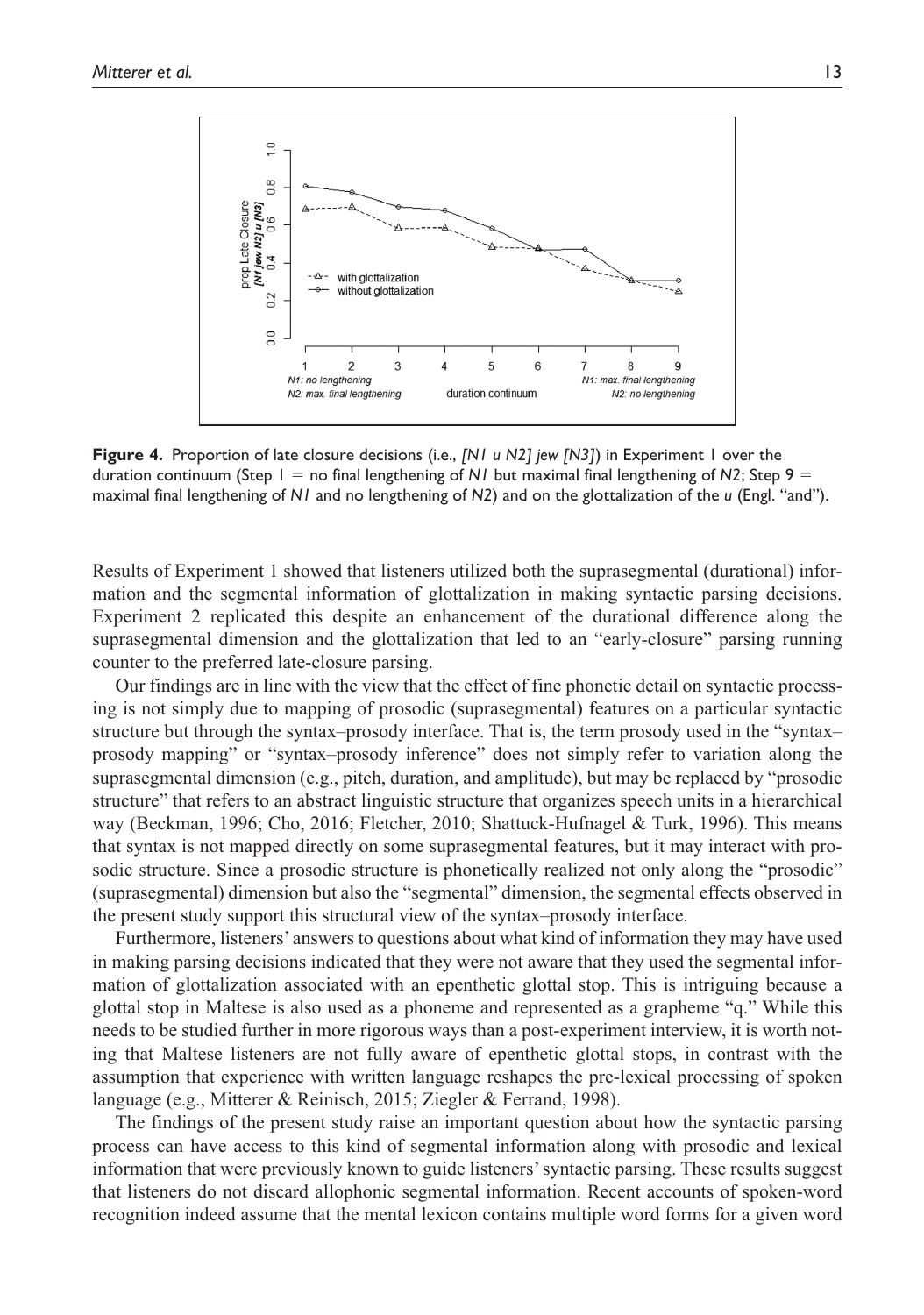(Bürki & Gaskell, 2012; Ranbom & Connine, 2007) and that pre-lexical processing does not abstract away from allophonic segmental variation that may be stored in the mental lexicon (Mitterer et al., 2013, 2018). The current result, therefore, resonates with such approaches, as is evident in the fact that segmental phonetic detail about pronunciation is available to guide listeners with syntactic parsing. More specifically, it appears that the Maltese mental lexicon contains the forms [u] and [Ɂu] for the word *u* (Engl. "and") and which of these forms is activated influences the syntactic parsing decision one way or another.

There are, however, different ways in which the segmental information can guide parsing. Either the detailed segmental information is yet another type of information that is used in the constraint-satisfaction process of parsing or the segmental information influences a "Prosody Analyzer," as hypothesized by Cho, McQueen, and Cox (2007). These authors suggested that speech comprehension involves a simultaneous segmental and prosodic analysis of the speech signal. It is important to note that, even under this account, the glottalization cannot be analyzed immediately as carrying prosodic structural information because the epenthetic glottal stop could also be perceived as part of a glottal-stop initial word. The information, therefore, has to be fed into the segmental processing stream. Cho et al. (2007) further assumed that the so-called "Prosody Analyzer" computes the prosody structure, and the resulting information is mapped against the segmental information to accept or reject lexical hypotheses in competition. It is then possible that the "Prosody Analyzer" makes reference to the segmental information available in the speech signal that arises post-lexically, to compute a prosodic structure based on which the syntax–prosody mapping is determined. However, for both accounts it is necessary that the segmental processing does not discard allophonic variation so that this information can be used for either the syntactic parsing directly or influencing the prosodic-structural analysis.

It is also worthwhile considering that the analysis of prosodic structure influences the segmental analysis (Kim, Mitterer, et al., 2018; McQueen & Dilley, in press; Steffman, 2019) and that the segmental analysis influences the prosodic-structural analysis (Scott & Cutler, 1984). However, classical models of categorization cannot deal with such reciprocal influences (Smits, 2001), as there would be an infinite regress because no analysis ever is certain. McQueen and Dilley (in press) proposed a Bayesian model of prosody perception. It is an interesting question for future research how a Bayesian model of speech perception that not only includes the perception of words (Norris & McQueen, 2008) but also a prosodic analyzer would cope with the reciprocal influences.

The current results thus open up a whole new area of research on segmental influences on syntactic parsing, which will illuminate the nature of the intricate interactions between different components of linguistic structure. One specific question that may be immediately explored is how quickly segmental information driven by prosodic structure influences syntactic parsing relative to the segmental information used for lexical contrast. Answering such a question may also provide evidence for the use of segmental information at different levels of speech comprehension. This may be effectively tested by examining the impact of segmental information on the Event-Related Potential (ERP) component known as Closure-Positive shift (Steinhauer et al., 1999).

#### **Acknowledgements**

We thank the Maltese speakers and listeners for their participation in the experiments. We also thank the editor (Cynthia Clopper) and two anonymous reviewers for insightful and constructive comments and suggestions from which the study has greatly benefitted.

#### **Funding**

The authors disclosed receipt of the following financial support for the research, authorship, and/or publication of this article: This work was supported by the Ministry of Education of the Republic of Korea and the National Research Foundation of Korea (NRF-2018S1A5A2A03036736).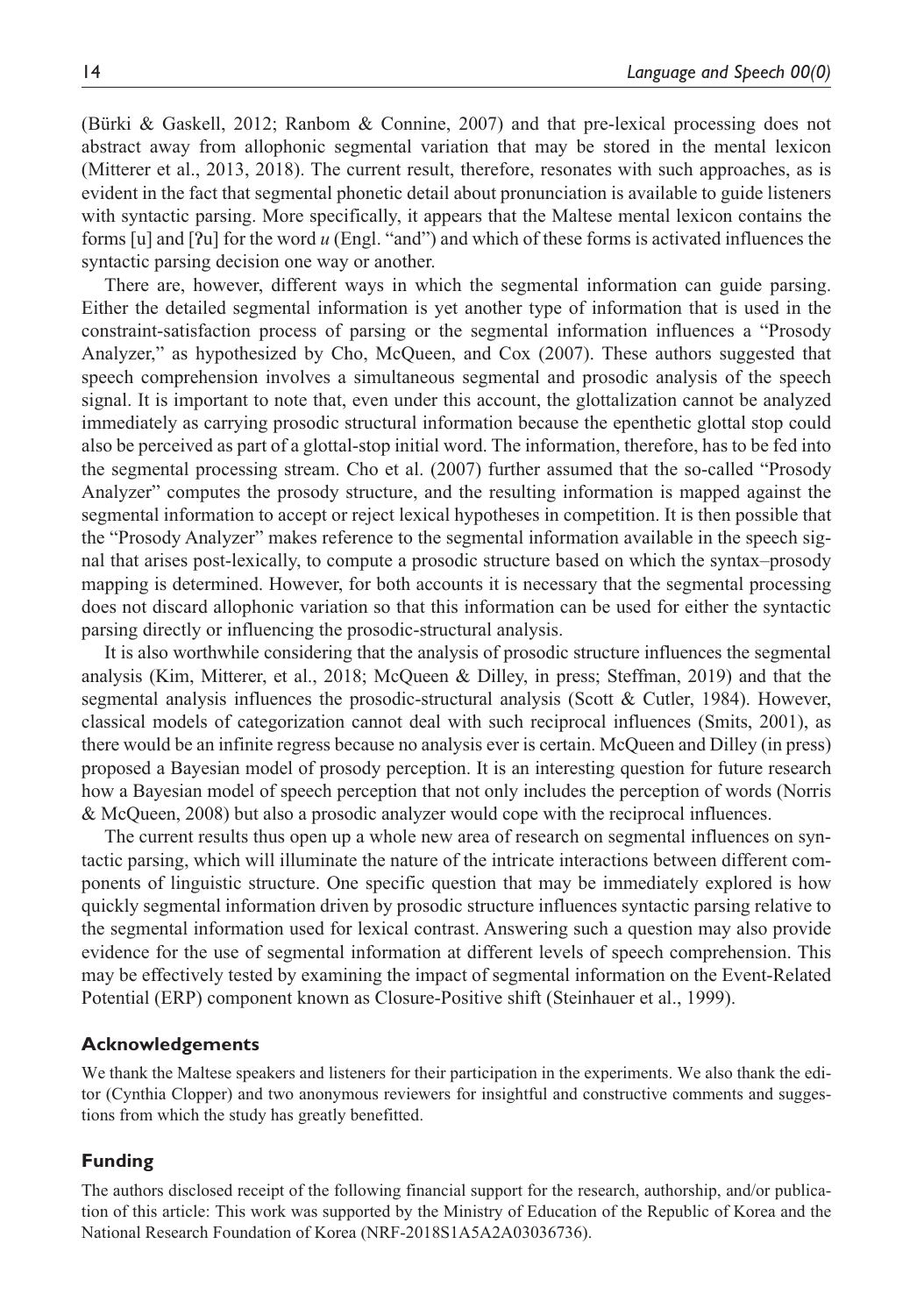## **ORCID iDs**

Holger Mitterer **D** <https://orcid.org/0000-0003-4318-0032> Taehong Cho <https://orcid.org/0000-0002-8148-745X>

#### **Supplemental material**

All stimuli, data, and analyses scripts are available at: <https://osf.io/jeqdg/>

#### **Note**

1. One might wonder whether the word *attur* might in fact also have an underlying glottal stop and be only vowel-initial in its orthographical form. However, *attur* (just as other vowel-initial words) triggers phonological processes that require the assumption that it is vowel-initial. The definite article in Maltese *(i)l* contains an initial vowel that is only used for consonant-initial words so that we get *il-qattus* (Engl., "the cat") but *l-attur* (Engl., "the actor").

#### **References**

Beckman, M. E. (1996). The parsing of prosody. *Language and Cognitive Processes*, *11*(1–2), 17–68.

- Boersma, P. (2001). Praat, a system for doing phonetics by computer. *Glot International*, *5*, 341–345.
- Bowers, J. S., Kazanina, N., & Andermane, N. (2016). Spoken word identification involves accessing position invariant phoneme representations. *Journal of Memory and Language*, *87*, 71–83. [https://doi.](https://doi.org/10.1016/j.jml.2015.11.002) [org/10.1016/j.jml.2015.11.002](https://doi.org/10.1016/j.jml.2015.11.002)
- Bürki, A., & Gaskell, M. G. (2012). Lexical representation of schwa words: Two mackerels, but only one salami. *Journal of Experimental Psychology. Learning, Memory, and Cognition*, *38*(3), 617–631. [https://](https://doi.org/10.1037/a0026167) [doi.org/10.1037/a0026167](https://doi.org/10.1037/a0026167)
- Cho, T. (2016). Prosodic boundary strengthening in the phonetics-prosody interface. *Language and Linguistics Compass*, *10*(3), 120–141. <https://doi.org/10.1111/lnc3.12178>
- Cho, T., Kim, D., & Kim, S. (2017). Prosodically-conditioned fine-tuning of coarticulatory vowel nasalization in English. *Journal of Phonetics*, *64*, 71–89. <https://doi.org/10.1016/j.wocn.2016.12.003>
- Cho, T., & Ladefoged, P. (1999). Variation and universals in VOT: Evidence from 18 languages. *Journal of Phonetics*, *27*(2), 207–229.<https://doi.org/10.1006/jpho.1999.0094>
- Cho, T., McQueen, J. M., & Cox, E. A. (2007). Prosodically driven phonetic detail in speech processing: The case of domain-initial strengthening in English. *Journal of Phonetics*, *35*(2), 210–243. [https://doi.](https://doi.org/10.1016/j.wocn.2006.03.003) [org/10.1016/j.wocn.2006.03.003](https://doi.org/10.1016/j.wocn.2006.03.003)
- Chomsky, N., & Halle, M. (1968). *The sound pattern of english*. Harper and Row.
- Cooper, W. E. (1976). Syntactic control of timing in speech production: A study of complement clauses. *Journal of Phonetics*, *4*(2), 151–171. [https://doi.org/10.1016/S0095-4470\(19\)31235-5](https://doi.org/10.1016/S0095-4470(19)31235-5)
- Cutler, A. (2012). *Native listening: Language experience and the recognition of spoken words*. MIT Press.
- de Jong, K. (1998). Stress-related variation in the articulation of coda alveolar stops: Flapping revisited. *Journal of Phonetics*, *26*(3), 283–310. <https://doi.org/10.1006/jpho.1998.0077>
- Eger, N. A., Mitterer, H., & Reinisch, E. (2019). Learning a new sound pair in a second language: Italian learners and German glottal consonants. *Journal of Phonetics*, *77*, 100917. [https://doi.org/10.1016/j.](https://doi.org/10.1016/j.wocn.2019.100917) [wocn.2019.100917](https://doi.org/10.1016/j.wocn.2019.100917)
- Egido, C., & Cooper, W. E. (1980). Blocking of alveolar flapping in speech production: The role of syntactic boundaries and deletion sites. *Journal of Phonetics*, *8*(2), 175–184. [https://doi.org/10.1016/S0095-](https://doi.org/10.1016/S0095-4470(19)31462-7) [4470\(19\)31462-7](https://doi.org/10.1016/S0095-4470(19)31462-7)
- Fletcher, J. (2010). The prosody of speech: timing and rhythm. In W. J. Hardcastle, J. Laver & F. E. Gibbon (Eds.), *The handbook of phonetic sciences, second edition* (pp. 523–602). Blackwell Publishers.
- Frazier, L., & Rayner, K. (1982). Making and correcting errors during sentence comprehension: Eye movements in the analysis of structurally ambiguous sentences. *Cognitive Psychology*, *14*(2), 178–210. [https://](https://doi.org/10.1016/0010-0285(82)90008-1) [doi.org/10.1016/0010-0285\(82\)90008-1](https://doi.org/10.1016/0010-0285(82)90008-1)
- Galea, L. (2016). *Syllable structure and gemination in Maltese*. Universität Köln.
- Garellek, M. (2015). Perception of glottalization and phrase-final creak. *The Journal of the Acoustical Society of America*, *137*(2), 822–831. <https://doi.org/10.1121/1.4906155>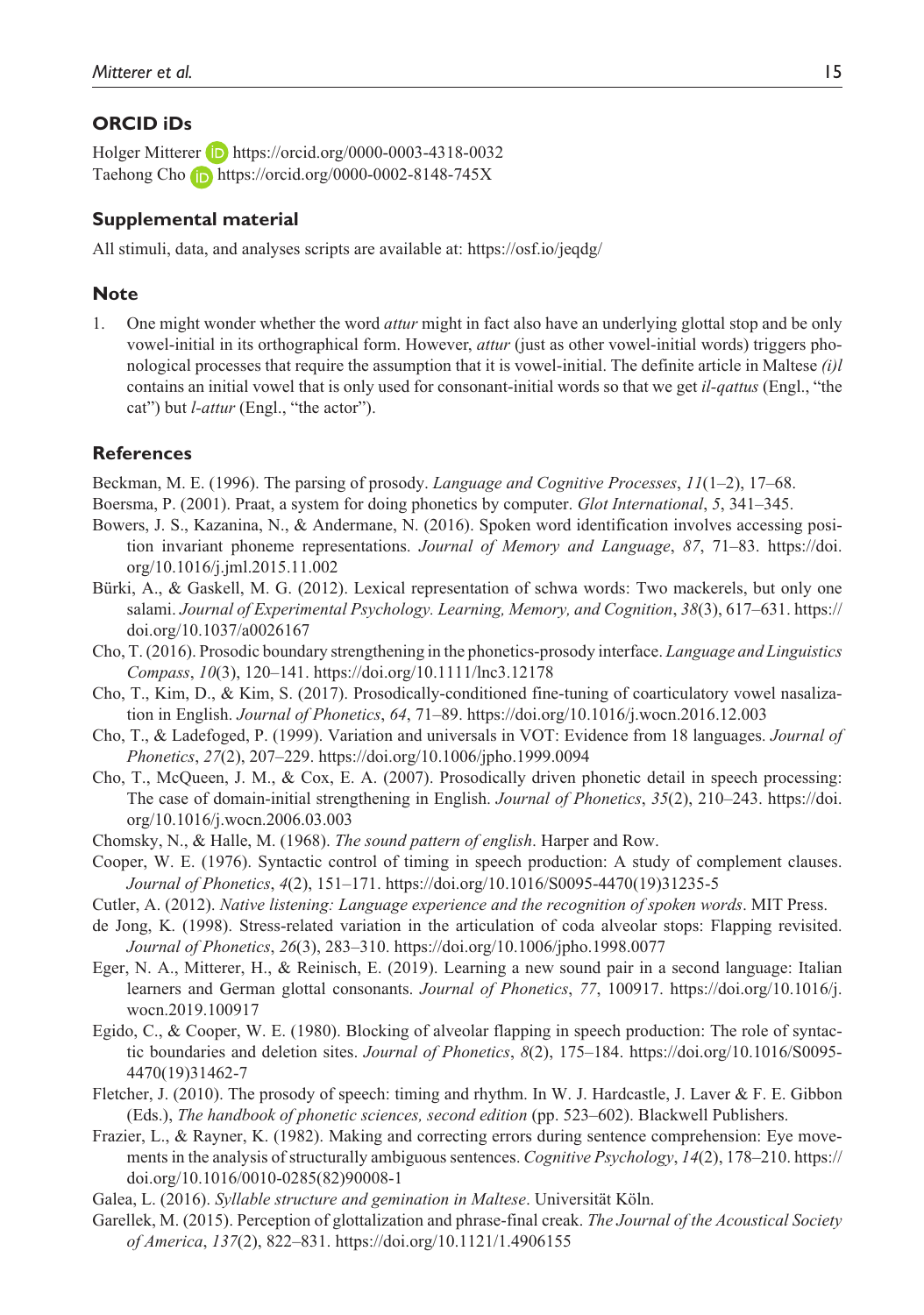- Garellek, M., & Seyfarth, S. (2016). Acoustic differences between English /t/ glottalization and phrasal creak. *INTERSPEECH*, 1054–1058.
- Harnad, S. (1987). *Categorical perception: The groundwork of cognition*. Cambridge University Press.
- Hayes, B. (1989). The prosodic hierarchy in meter. In P. Kiparsky & G. Youmans (Eds.), *Rhythm and meter* (pp. 201–260). Academic Press.<https://doi.org/10.1016/B978-0-12-409340-9.50013-9>.
- Heffner, C. C., Dilley, L. C., McAuley, J. D., & Pitt, M. A. (2013). When cues combine: How distal and proximal acoustic cues are integrated in word segmentation. *Language and Cognitive Processes*, *28*(9), 1275–1302. <https://doi.org/10.1080/01690965.2012.672229>
- Hickok, G., & Poeppel, D. (2007). The cortical organization of speech processing. *Nature Reviews Neuroscience*, *8*(5), 393–402. <https://doi.org/10.1038/nrn2113>
- Hillenbrand, J. M., & Houde. (1996). Role of F0 and amplitude in the perception of intervocalic glottal stops. *Journal of Speech, Language, and Hearing Research*, *39*(6), 1182–1190. [https://doi.org/10.1044/](https://doi.org/10.1044/jshr.3906.1182) [jshr.3906.1182](https://doi.org/10.1044/jshr.3906.1182)
- Jun, S.-A. (1998). The accentual phrase in the Korean prosodic hierarchy. *Phonology*, *15*(2), 189–226. [https://](https://doi.org/10.1017/S0952675798003571) [doi.org/10.1017/S0952675798003571](https://doi.org/10.1017/S0952675798003571)
- Jun, S.-A., & Bishop, J. (2015). Prominence in relative clause attachment: Evidence from prosodic priming. In L. Frazier & E. Gibson (Eds.), *Explicit and implicit prosody in sentence processing: Studies in honor of Janet Dean Fodor* (pp. 217–240). Springer International Publishing. [https://doi.org/10.1007/978-3-](https://doi.org/10.1007/978-3-319-12961-7_12) [319-12961-7\\_12.](https://doi.org/10.1007/978-3-319-12961-7_12)
- Keating, P. A. (1984). Phonetic and phonological representation of stop consonant voicing. *Language*, *60*(2), 286–319. <https://doi.org/10.2307/413642>
- Keating, P. A. (1990). Phonetic representations in a generative grammar. *Journal of Phonetics*, *18*(3), 321– 334. [https://doi.org/10.1016/S0095-4470\(19\)30377-8](https://doi.org/10.1016/S0095-4470(19)30377-8)
- Kentner, G., & Féry, C. (2013). A new approach to prosodic grouping. *The Linguistic Review*, *30*(2), 277– 311. <https://doi.org/10.1515/tlr-2013-0009>
- Kim, S., Kim, J., & Cho, T. (2018). Prosodic-structural modulation of stop voicing contrast along the VOT continuum in trochaic and iambic words in American English. *Journal of Phonetics*, *71*, 65–80. [https://](https://doi.org/10.1016/j.wocn.2018.07.004) [doi.org/10.1016/j.wocn.2018.07.004](https://doi.org/10.1016/j.wocn.2018.07.004)
- Kim, S., Mitterer, H., & Cho, T. (2018). A time course of prosodic modulation in phonological inferencing: The case of Korean post-obstruent tensing. *PLOS ONE*, *13*(8), e0202912. [https://doi.org/10.1371/jour](https://doi.org/10.1371/journal.pone.0202912)[nal.pone.0202912](https://doi.org/10.1371/journal.pone.0202912)
- Kingston, J., & Diehl, R. L. (1994). Phonetic knowledge. *Language*, *70*(3), 419–454. [https://doi.](https://doi.org/10.2307/416481) [org/10.2307/416481](https://doi.org/10.2307/416481)
- Kjelgaard, M. M., & Speer, S. R. (1999). Prosodic facilitation and interference in the resolution of temporary syntactic closure ambiguity. *Journal of Memory and Language*, *40*(2), 153–194. [https://doi.org/10.1006/](https://doi.org/10.1006/jmla.1998.2620) [jmla.1998.2620](https://doi.org/10.1006/jmla.1998.2620)
- Klatt, D. H. (1975). Vowel lengthening is syntactically determined in a connected discourse. *Journal of Phonetics*, *3*(3), 129–140. [https://doi.org/10.1016/S0095-4470\(19\)31360-9](https://doi.org/10.1016/S0095-4470(19)31360-9)
- Ladefoged, P., & Maddieson, I. (1996). *Sounds of the world's languages*. Blackwell Publishers.
- Lehiste, I. (1970). *Suprasegmentals*. MIT Press.
- Massaro, D. W. (1987). Categorical partition: A fuzzy-logic model of categorization behavior. In S. Harnad (Ed.), *Categorical perception: The groundwork of cognition* (pp. 254–283). Cambridge University Press.
- McQueen, J. M., & Dilley, L. (in press). Prosody and spoken-word recognition. In C. Gussenhoven & A. Chen (Eds.), *The handbook of prosody*. Oxford University Press.
- Michelas, A., & D'Imperio, M. (2012). When syntax meets prosody: Tonal and duration variability in French accentual phrases. *Journal of Phonetics*, *40*(6), 816–829. <https://doi.org/10.1016/j.wocn.2012.08.004>
- Mirman, D., Dixon, J. A., & Magnuson, J. S. (2008). Statistical and computational models of the visual world paradigm: Growth curves and individual differences. *Journal of Memory and Language*, *59*(4), 475–494. <https://doi.org/10.1016/j.jml.2007.11.006>
- Mitterer, H. (2018a). Not all geminates are created equal: Evidence from Maltese glottal consonants. *Journal of Phonetics*, *66*, 28–44.<https://doi.org/10.1016/j.wocn.2017.09.003>
- Mitterer, H. (2018b). The singleton-geminate distinction can be rate dependent: Evidence from Maltese. *Laboratory Phonology: Journal of the Association for Laboratory Phonology*, *9*(1), 6. [https://doi.](https://doi.org/10.5334/labphon.66) [org/10.5334/labphon.66](https://doi.org/10.5334/labphon.66)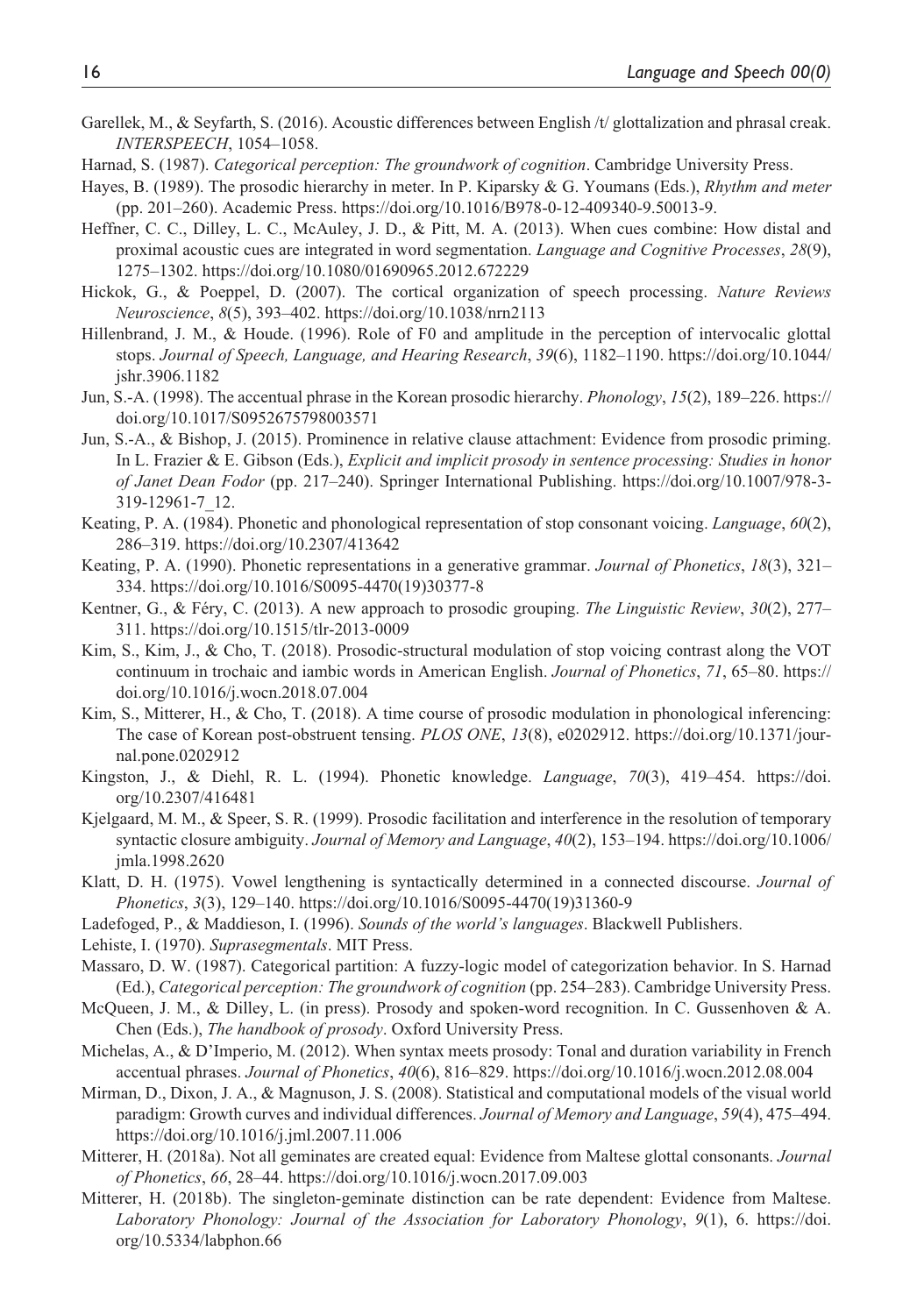- Mitterer, H., Kim, S., & Cho, T. (2019). The glottal stop between segmental and suprasegmental processing: The case of Maltese. *Journal of Memory and Language*, *108*, 104034. [https://doi.org/10.1016/j.](https://doi.org/10.1016/j.jml.2019.104034) [jml.2019.104034](https://doi.org/10.1016/j.jml.2019.104034)
- Mitterer, H., & Reinisch, E. (2015). Letters don't matter: No effect of orthography on the perception of conversational speech. *Journal of Memory and Language*, *85*, 116–134. [https://doi.org/10.1016/j.](https://doi.org/10.1016/j.jml.2015.08.005) [jml.2015.08.005](https://doi.org/10.1016/j.jml.2015.08.005)
- Mitterer, H., Reinisch, E., & McQueen, J. M. (2018). Allophones, not phonemes in spoken-word recognition. *Journal of Memory and Language*, *98*(Supplement C), 77–92.<https://doi.org/10.1016/j.jml.2017.09.005>
- Mitterer, H., Scharenborg, O., & McQueen, J. M. (2013). Phonological abstraction without phonemes in speech perception. *Cognition*, *129*, 356–361. <https://doi.org/10.1016/j.cognition.2013.07.011>
- Morrill, T. H., Baese-Berk, M., Heffner, C., & Dilley, L. (2015). Interactions between distal speech rate, linguistic knowledge, and speech environment. *Psychonomic Bulletin & Review*, *22*(5), 1451–1457. [https://](https://doi.org/10.3758/s13423-015-0820-9) [doi.org/10.3758/s13423-015-0820-9](https://doi.org/10.3758/s13423-015-0820-9)
- Morrill, T. H., Dilley, L. C., McAuley, J. D., & Pitt, M. A. (2014). Distal rhythm influences whether or not listeners hear a word in continuous speech: Support for a perceptual grouping hypothesis. *Cognition*, *131*(1), 69–74. <https://doi.org/10.1016/j.cognition.2013.12.006>
- Nespor, M., & Vogel, I. (1986). Prosodic phonology. In *Prosodic Phonology*. De Gruyter Mouton. [https://](https://www.degruyter.com/view/title/31451) [www.degruyter.com/view/title/31451](https://www.degruyter.com/view/title/31451)
- Norris, D., & McQueen, J. M. (2008). Shortlist B: A Bayesian model of continuous speech recognition. *Psychological Review*, *115*, 357–395. <https://doi.org/10.1037/0033-295X.115.2.357>
- Parker, F., & Walsh, T. (1982). Blocking alveolar flapping: A linguistic analysis. *Journal of Phonetics*, *10*(3), 301–314. [https://doi.org/10.1016/S0095-4470\(19\)30991-X](https://doi.org/10.1016/S0095-4470(19)30991-X)
- Pattamadilok, C., Morais, J., Colin, C., & Kolinsky, R. (2014). Unattentive speech processing is influenced by orthographic knowledge: Evidence from mismatch negativity. *Brain and Language*, *137*, 103–111. <https://doi.org/10.1016/j.bandl.2014.08.005>
- Peirce, J., Gray, J. R., Simpson, S., MacAskill, M., Höchenberger, R., Sogo, H., Kastman, E., & Lindeløv, J. K. (2019). PsychoPy2: Experiments in behavior made easy. *Behavior Research Methods*. [https://doi.](https://doi.org/10.3758/s13428-018-01193-y) [org/10.3758/s13428-018-01193-y](https://doi.org/10.3758/s13428-018-01193-y)
- Penney, J., Cox, F., Miles, K., & Palethorpe, S. (2018). Glottalisation as a cue to coda consonant voicing in Australian English. *Journal of Phonetics*, *66*, 161–184. <https://doi.org/10.1016/j.wocn.2017.10.001>
- Petrone, C., Truckenbrodt, H., Wellmann, C., Holzgrefe-Lang, J., Wartenburger, I., & Höhle, B. (2017). Prosodic boundary cues in German: Evidence from the production and perception of bracketed lists. *Journal of Phonetics*, *61*, 71–92.<https://doi.org/10.1016/j.wocn.2017.01.002>
- Radford, A. (1997). *Syntactic theory and the structure of English: A minimalist approach*. Cambridge University Press.
- Ranbom, L. J., & Connine, C. M. (2007). Lexical representation of phonological variation in spoken word recognition. *Journal of Memory and Language*, *57*, 273–298.
- Redi, L., & Shattuck-Hufnagel, S. (2001). Variation in the realization of glottalization in normal speakers. *Journal of Phonetics*, *29*(4), 407–429. <https://doi.org/10.1006/jpho.2001.0145>
- Roettger, T. B., Winter, B., Grawunder, S., Kirby, J., & Grice, M. (2014). Assessing incomplete neutralization of final devoicing in German. *Journal of Phonetics*, *43*, 11–25. [https://doi.org/10.1016/j.](https://doi.org/10.1016/j.wocn.2014.01.002) [wocn.2014.01.002](https://doi.org/10.1016/j.wocn.2014.01.002)
- Salverda, A. P., Dahan, D., & McQueen, J. M. (2003). The role of prosodic boundaries in the resolution of lexical embedding in speech comprehension. *Cognition*, *90*, 51–89. [https://doi.org/10.1016/S0010-](https://doi.org/10.1016/S0010-0277(03)00139-2) [0277\(03\)00139-2](https://doi.org/10.1016/S0010-0277(03)00139-2)
- Schafer, A. J., Carter, J., Clifton, C., & Frazier, L. (1996). Focus in relative clause construal. *Language and Cognitive Processes*, *11*(1–2), 135–163. <https://doi.org/10.1080/016909696387240>
- Schafer, A. J., & Jun, S.-A. (2002). Effects of accentual phrasing on adjective interpretation in Korean. In M. Nakayama (Ed.), *East Asian language processing* (pp. 223–255). Center for the Study of Language and Information.
- Scott, D. R., & Cutler, A. (1984). Segmental phonology and the perception of syntactic structure. *Journal of Verbal Learning and Verbal Behavior*, *23*(4), 450–466. [https://doi.org/10.1016/S0022-5371\(84\)90291-3](https://doi.org/10.1016/S0022-5371(84)90291-3)
- Selkirk, E. O. (1984). *Phonology and syntax: The relation between sound and structure*. MIT Press.